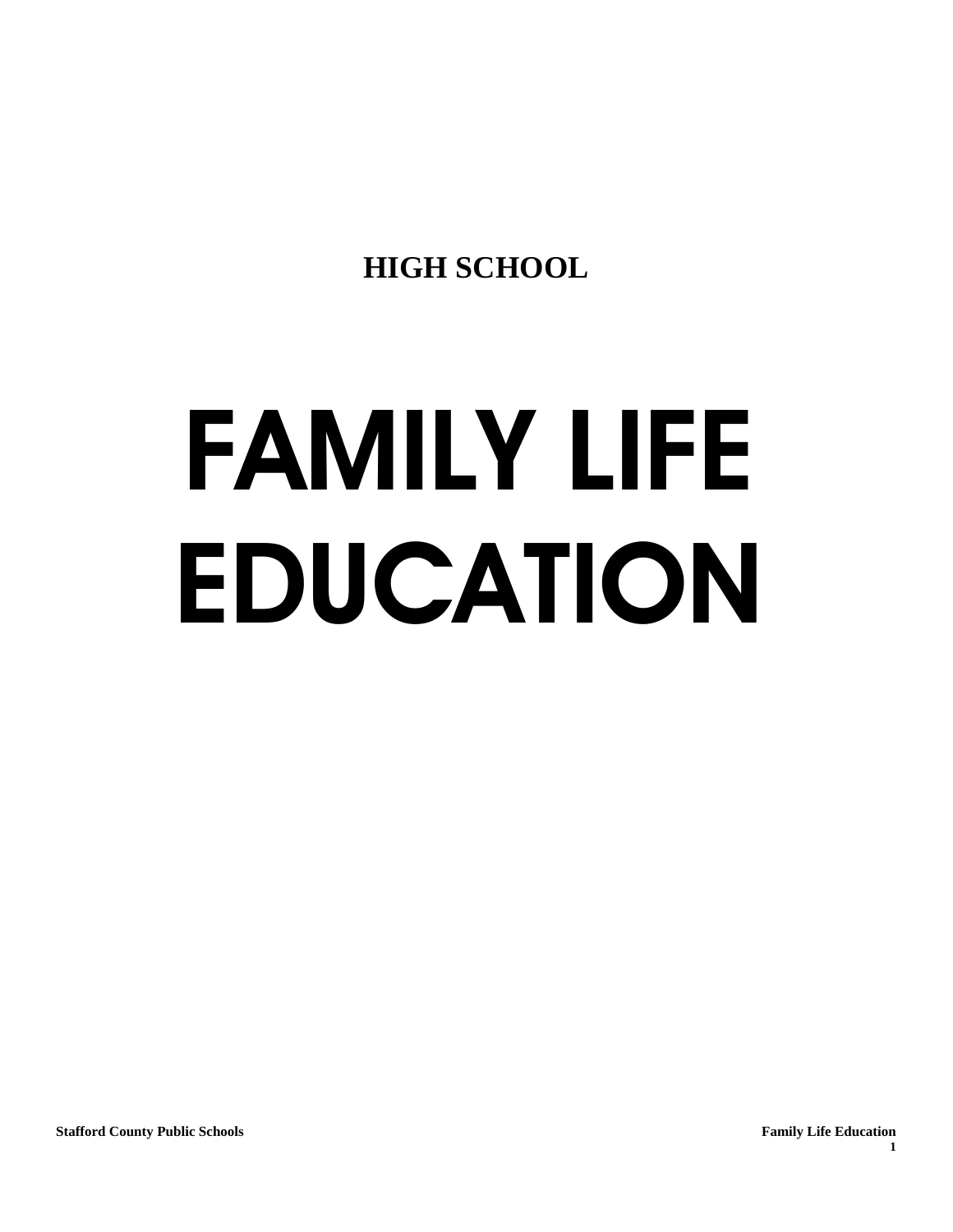

**SOL:** 9.2 The student will explain the importance of the family as a basic unit of society and his or her responsibility as a member of the family.

### **ESSENTIAL KNOWLEDGE and SKILLS:**

- The student will be able to identify what their role is as a family member.
- The student will be able to define what a "family unit" consist of and the importance in society.
- The student will be able to define and list characteristics that describe a family unit (or components that make a family).
- The student will be able to list and identify characteristics that a family unit contributes to our society.

### **INSTRUCTIONAL MATERIALS:**

- Discussion within classroom
- Guest speakers
- DVD/Media materials (video)
- Power point presentation

- Family
- **Society**
- **Responsibility**
- Role
- **Contributions**

| <b>ASSESSMENT OPPORTUNITIES:</b>                  | <b>PARENT / STUDENT ACTIVITY</b>                                                                                                                                  |
|---------------------------------------------------|-------------------------------------------------------------------------------------------------------------------------------------------------------------------|
| Open group discussion in class<br>Vocabulary quiz | Students and parents will have open discussions<br>about their won relationships within their family unit and<br>how their family makes contributions to society. |
|                                                   |                                                                                                                                                                   |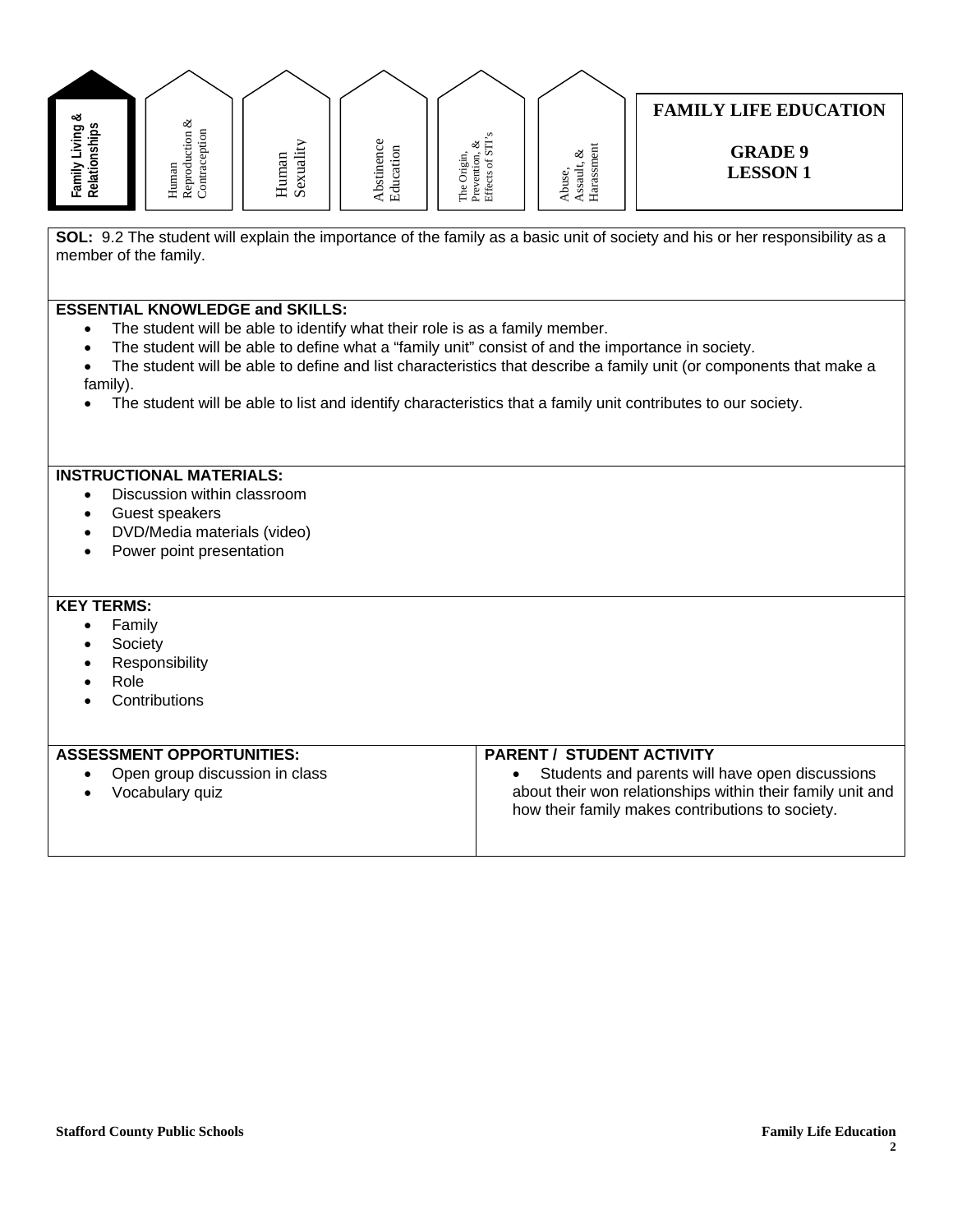| Family Living &<br>Relationships                                                                                                                                                                                                           | Reproduction $\&$ Contraception<br>Human                                                                                                                                                                                                                                                                                                                                                                                                        | Sexuality<br>Human | Abstinence<br>Education                            | The Origin,<br>Prevention, &<br>Effects of STI's                                                                                                                                                                                                                                                                                           | $\begin{array}{c} \text{Assault, } \& \\ \text{Harasment} \end{array}$<br>Abuse,         | <b>FAMILY LIFE EDUCATION</b><br><b>GRADE 9</b><br><b>LESSON 2</b>                                                                                                                                                                                                                                                                                                                                                                                    |
|--------------------------------------------------------------------------------------------------------------------------------------------------------------------------------------------------------------------------------------------|-------------------------------------------------------------------------------------------------------------------------------------------------------------------------------------------------------------------------------------------------------------------------------------------------------------------------------------------------------------------------------------------------------------------------------------------------|--------------------|----------------------------------------------------|--------------------------------------------------------------------------------------------------------------------------------------------------------------------------------------------------------------------------------------------------------------------------------------------------------------------------------------------|------------------------------------------------------------------------------------------|------------------------------------------------------------------------------------------------------------------------------------------------------------------------------------------------------------------------------------------------------------------------------------------------------------------------------------------------------------------------------------------------------------------------------------------------------|
| $\bullet$<br>$\bullet$<br>$\bullet$<br>$\bullet$<br>$\bullet$<br>$\bullet$                                                                                                                                                                 | <b>ESSENTIAL KNOWLEDGE and SKILLS:</b><br>different sexual lifestyles that individuals may choose.                                                                                                                                                                                                                                                                                                                                              |                    |                                                    | The student will understand the components of one's sexual identity.<br>female, as a sexual being, their sexual values, and their gender identity.<br>The student will be made of aware of diverse sexual preferences.                                                                                                                     | The student will recognize that individual values about sexuality are based in the home. | SOL: 9.3 The student will recognize the development of sexuality as an aspect of the total personality.<br>The student will recognize the components of sexual identity including the basic perception of oneself as male or<br>The student will understand the importance of open and honest communication regarding sexuality.<br>The student will increase their awareness and understanding of different value systems relating to sexuality and |
| DVD / Videos<br>$\bullet$<br>Media materials<br>$\bullet$<br>Guest speakers<br>$\bullet$<br>$\bullet$<br><b>KEY TERMS:</b><br>Personality<br>Tolerance<br>$\bullet$<br>Acceptance<br>$\bullet$<br>$\bullet$<br>1.<br>2.<br>Sexuality<br>3. | <b>INSTRUCTIONAL MATERIALS:</b><br>Karen by, Charles Shedd)<br>Sexual identity - the component<br>of a person's identity that pertains<br>to his or her sexuality<br>Self identity / perception of<br>one's self<br>male<br>female<br>1. sexy vs. not sexy<br>2. libido $-$ sex drive (it's<br>normal to have sexual<br>feelings and desires<br>known as sex drives)<br>sexual restraint-<br>controlling sexual urges<br>by not acting on them. |                    | $\bullet$<br>only)<br>1.<br>3.<br>Sex values<br>1. | Sexual orientation (defined<br>heterosexual (being<br>attracted to the opposite<br>gender)<br>2. homosexual (being<br>attracted to the same<br>gender)<br>bisexual (being attracted<br>to both genders)<br>permissive (to freely give<br>of one's self sexually)<br>2. liberal (one who is not<br>strict in their views or<br>observances) |                                                                                          | Self-help books (Life Strategies for Teens by, Jay McGraw and Dr. Phillip C. McGraw: Letters to Philip and Letters to<br>3.<br>conservative (one who<br>adheres to traditional<br>methods or values;<br>discreet)<br>Gender identity<br>1. masculine (having<br>qualities appropriate to a<br>man)<br>2.<br>feminine (having qualities<br>appropriate of a female)                                                                                   |
|                                                                                                                                                                                                                                            | <b>ASSESSMENT OPPORTUNITIES:</b><br>Active participation and discussion                                                                                                                                                                                                                                                                                                                                                                         |                    |                                                    | $\bullet$                                                                                                                                                                                                                                                                                                                                  | PARENT / STUDENT ACTIVITY                                                                |                                                                                                                                                                                                                                                                                                                                                                                                                                                      |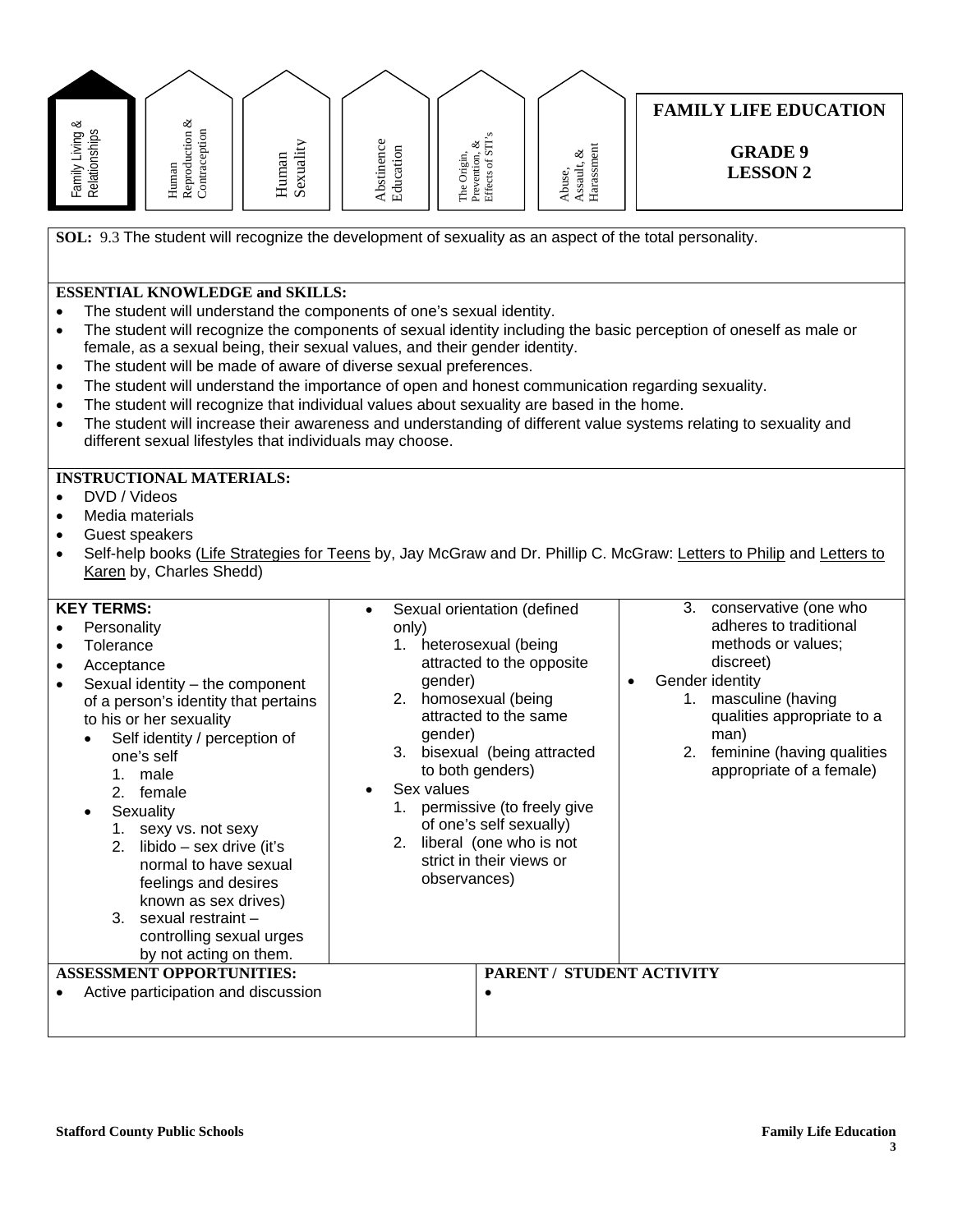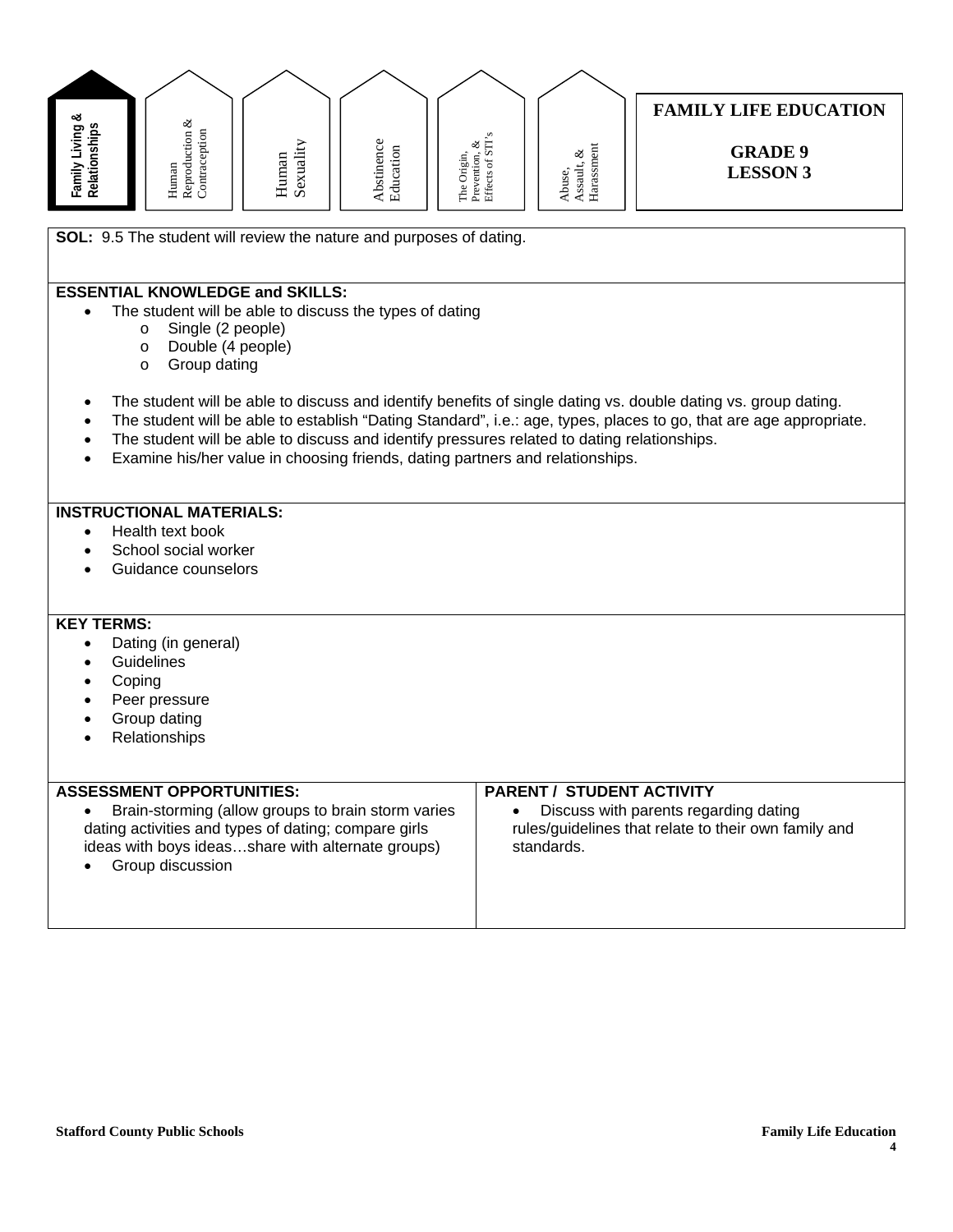| ∝                            | ళ                                          |                                    |                                     |                                                          |                                              | <b>FAMILY LIFE EDUCATION</b>      |
|------------------------------|--------------------------------------------|------------------------------------|-------------------------------------|----------------------------------------------------------|----------------------------------------------|-----------------------------------|
| Sq<br>≔<br>ট<br>Relatio<br>ਛ | ٠<br>.<br>Ħ,<br>ದ<br>Huma<br>Rept<br>Conta | $\cdot$ $-$<br>an<br>ನ<br>Hum<br>Ŝ | ω<br>ပ<br>됴<br>Ē<br>bstin<br>ಡ<br>m | S<br>త ⊑<br>∴ ແ<br>ia a<br>. <u>19</u><br>Ċ<br>로 한<br>도움 | ◡<br>ヨ<br>use<br>ಹ<br>ದ<br>Ë<br>š.<br>م<br>≺ | <b>GRADE 9</b><br><b>LESSON 4</b> |

**SOL:** 9.13 The student will identify the affect of discrimination.

# **ESSENTIAL KNOWLEDGE and SKILLS:**

- Student will be able to list and identify 3 different types of discrimination.
- Discuss how families are different (2 moms or 2 dads, nuclear, extended, blended, single-parent, adoptive, or foster families)

#### **INSTRUCTIONAL MATERIALS:**

- Health textbook
- School social worker
- School guidance counselor
- Guest speaker

- Discrimination
- Consequences
- Racism (discrimination of varying races)
- Ageism (discrimination of the elderly)
- Sexism (discriminating against males or females)
- Values
- Types of families
	- o See above

| <b>ASSESSMENT OPPORTUNITIES:</b>     | <b>PARENT / STUDENT ACTIVITY</b>                   |
|--------------------------------------|----------------------------------------------------|
| Group discussion/class participation | Have student discuss with parents how family       |
| Vocabulary quiz                      | structures have changed over the years.            |
| Role play                            | Ask your parents "What are three values that are   |
|                                      | important to us in our home?"                      |
|                                      | Discuss with your family, ways to be respectful or |
|                                      | accepting of other individuals and families.       |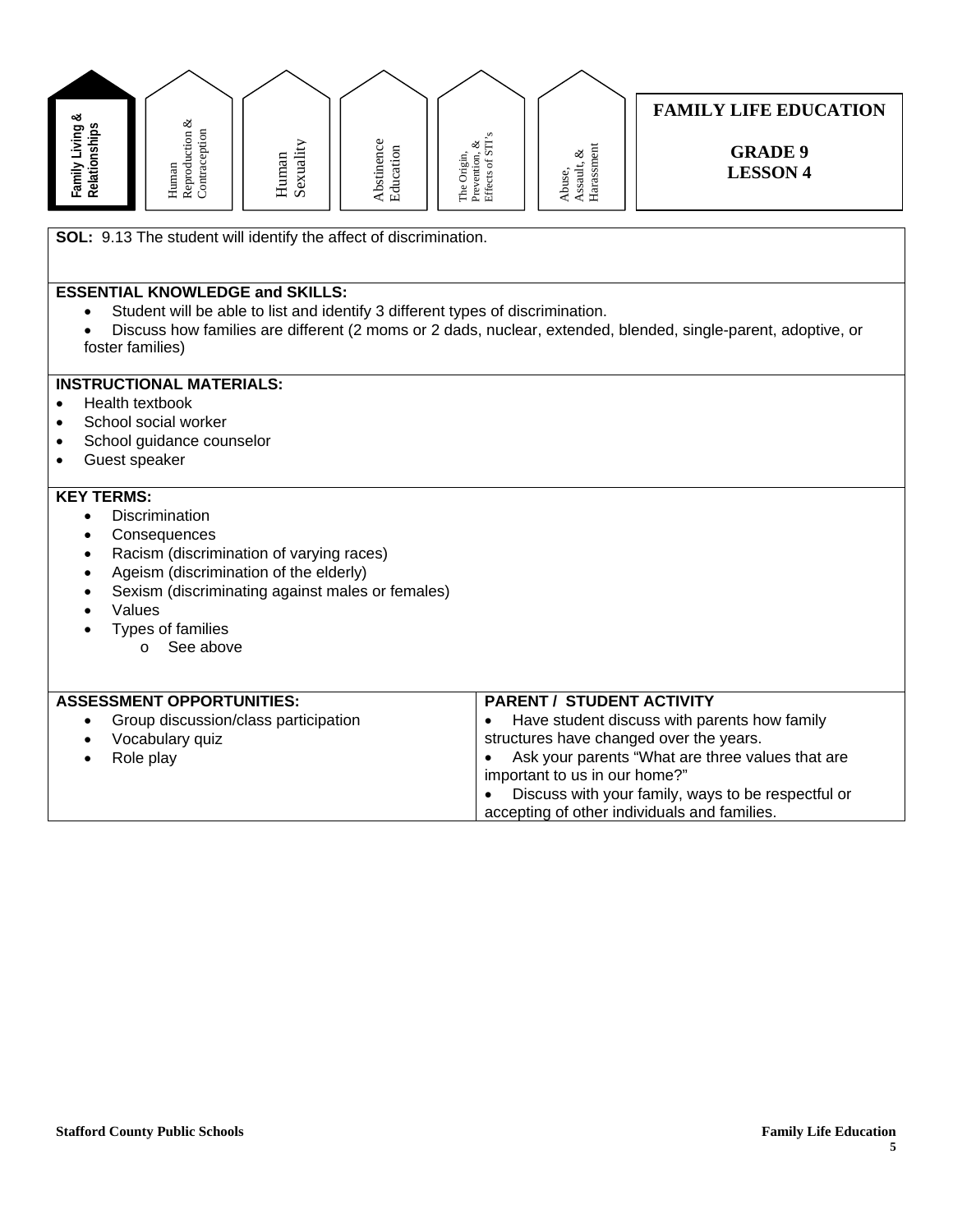

10.1 The student will determine how maturation affects adolescents.

10.3 The student will examine values, morals, and ethics essential to the growth and maintenance of positive human relationships.

10.4 The student will use the steps in the decision-making process to solve specific problems.

#### **ESSENTIAL KNOWLEDGE and SKILLS:**

• The student will be able to recognize that adolescent development is a process that relates to self-image, selfesteem, physiological changes, identification of human needs, constructive responses to emotions, the decisionmaking process, sources of values, and self-discipline.

#### • The student will be able to identify / list universal values related to positive growth for relationships (self control, self respect, respect for others, responsibility, honesty, dependability, trust worthiness, equality).

- The student will review the steps in the decision making process.
- The student will be able to evaluate possible consequences of their decisions based on peer, family, personal, and societal beliefs.
- The student will be able to identify resources in the community that can assist in evaluating alternative solutions in the decision making process. (School nurse, guidance counselor, guest speakers)

#### **INSTRUCTIONAL MATERIALS:**

- Health textbook
- School social worker
- School guidance Department
- Guest speakers
- DVD/videos-multi media material
- Power point presentation
- School nurse
- Health department
- Web sites

### **KEY TERMS:**

- Self image
- Self esteem
- Self discipline
- Physiological changes
- **Adolescent**
- **Emotions**
- Decision making
- Constructive criticism
- **Development**
- **Maturation**
- **Values**
- **Morales**
- **Ethics**
- Relationships
- **Positive**

**Stafford County Public Schools Family Life Education Family Life Education Family Life Education**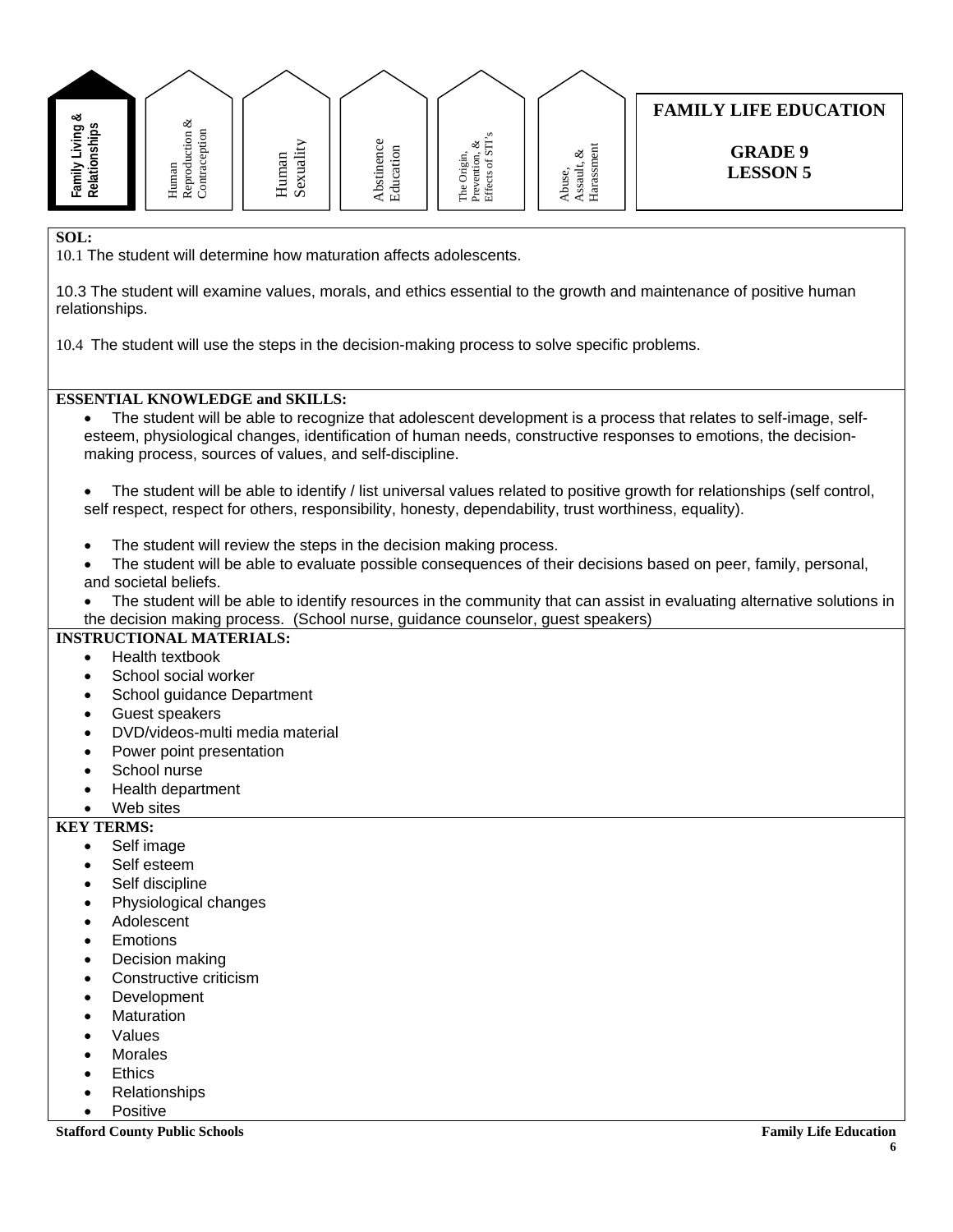- Honesty
- Self-control
- Responsibility
	- Decision making process: (See "PRIDE" obj. 9.6 Abstinence)
		- **1.** Identify the problem
			- **2.** list all possible alternatives
			- **3.** evaluate the alternatives and their consequences
			- **4.** choose an alternative
			- **5.** act on the decision
			- **6.** evaluate the result

**ASSESSMENT OPPORTUNITIES:** 

#### **PARENT / STUDENT ACTIVITY**

• Cooperative groups. Groups are presented with a situation and must use the decision making process then report on the outcome.

• Have student pick one of the situations discussed in class and go through the process with their parents. Discuss in class.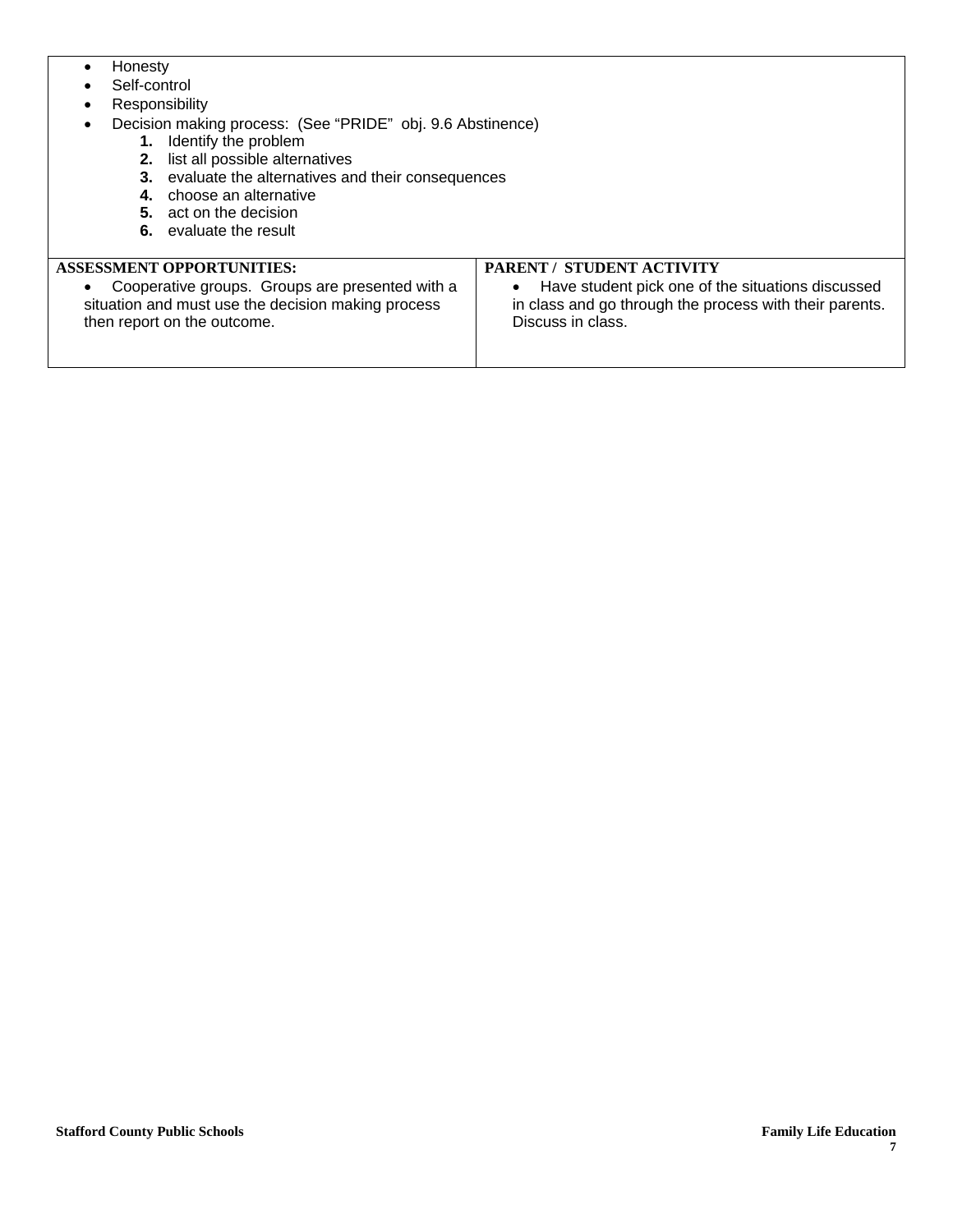

**SOL:** 9.9 The student will be able to explain the process of reproduction.

# **ESSENTIAL KNOWLEDGE and SKILLS:**

- The student will understand the growth of a baby from conception to birth.
- The student will recognize the importance of prenatal care.

#### **INSTRUCTIONAL MATERIALS:**

- Videos
- Models
- Guest speaker (OBGyn)

#### **KEY TERMS:**

- First trimester
- Second trimester
- Third trimester
- Placenta
- Umbilical cord
- Embryonic sac
- Ectopic pregnancy (tubal)
- Cesarean vs. natural delivery
- **Afterbirth**
- **Contractions**
- Dilation
- **Nutrition**
- Vitamins
- Doctor visits

# **ASSESSMENT OPPORTUNITIES:**

- Essay on "Fetal Development, it's stages, and the importance of prenatal care"
- Essay "Trace the embryo from conception to birth"

#### **PARENT / STUDENT ACTIVITY**

• Discuss with parents their own pregnancy with teen and other siblings.

**Stafford County Public Schools Family Life Education**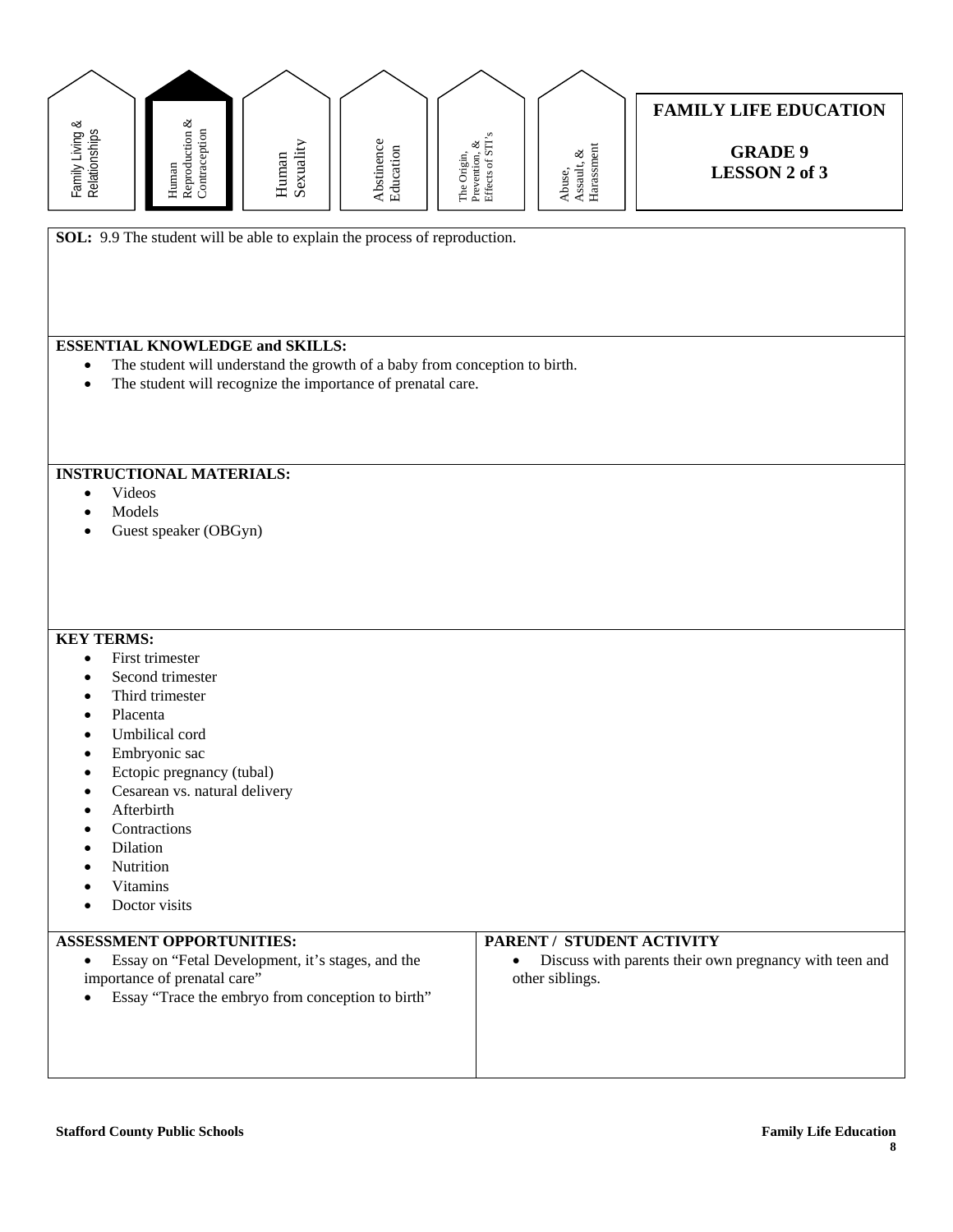| Family Living &<br>Relationships                           | Reproduction &<br>Contraception<br>Human                                                                   | Sexuality<br>Human | Abstinence<br>Education | The Origin,<br>Prevention, &<br>Effects of STI's | ${\bf Assault}, \, \&\\ {\bf Harassment}$<br>Abuse,                 | <b>FAMILY LIFE EDUCATION</b><br><b>GRADE 9</b><br><b>LESSON 3 of 3</b>                                                                                                                                                                                                                                                                                                    |
|------------------------------------------------------------|------------------------------------------------------------------------------------------------------------|--------------------|-------------------------|--------------------------------------------------|---------------------------------------------------------------------|---------------------------------------------------------------------------------------------------------------------------------------------------------------------------------------------------------------------------------------------------------------------------------------------------------------------------------------------------------------------------|
|                                                            | SOL: 9.11 The student will demonstrate knowledge of pregnancy prevention and disease control.              |                    |                         |                                                  |                                                                     |                                                                                                                                                                                                                                                                                                                                                                           |
| $\bullet$<br>STI's<br>$\bullet$<br>$\bullet$<br>pregnancy. | <b>ESSENTIAL KNOWLEDGE and SKILLS:</b>                                                                     |                    |                         |                                                  |                                                                     | The student will understand that abstinence is the only guaranteed method of 100% effectiveness against pregnancy and<br>The student will learn that barrier and hormonal methods are less than 100% effective against pregnancy and STI's.<br>The student will be introduced to the different methods of contraception and their effectiveness of preventing disease and |
| Discussion<br>Charts<br>Posters                            | <b>INSTRUCTIONAL MATERIALS:</b>                                                                            |                    |                         |                                                  |                                                                     |                                                                                                                                                                                                                                                                                                                                                                           |
| <b>KEY TERMS:</b>                                          | Barrier methods<br>A. Male and female condoms<br>B. Spermicides (foam)<br>C. Diaphragm<br>D. Cervical caps |                    |                         |                                                  | Hormonal methods<br>A. Pill<br>B. Injections<br>C. Patch<br>D. Ring |                                                                                                                                                                                                                                                                                                                                                                           |
| $\bullet$                                                  | <b>ASSESSMENT OPPORTUNITIES:</b><br>Written assessment                                                     |                    |                         |                                                  | PARENT / STUDENT ACTIVITY                                           |                                                                                                                                                                                                                                                                                                                                                                           |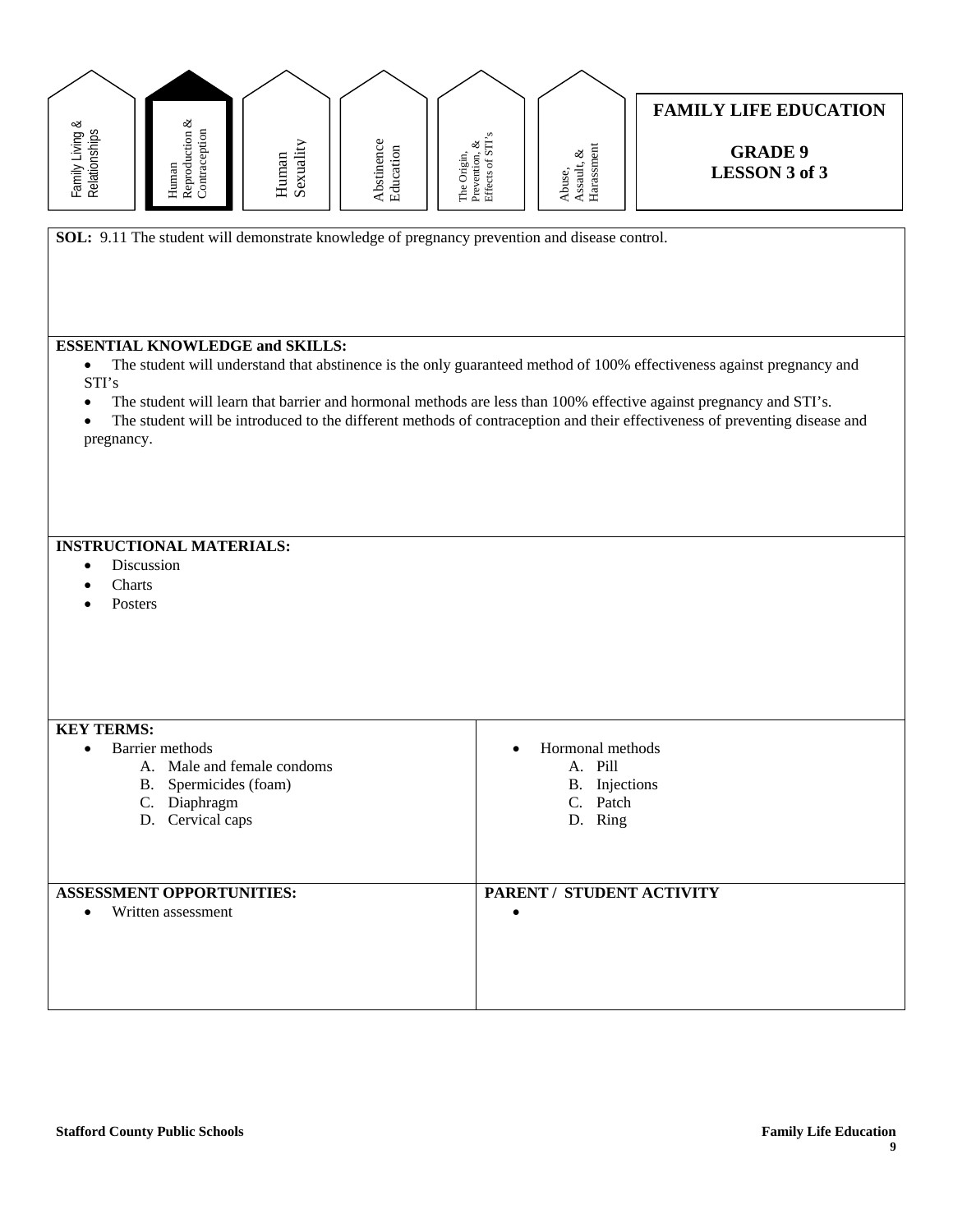

- School guidance counselor
- Guest speaker (career counselor)
- **Pamphlets**
- Career aptitude tests
- Community agencies and resources

- Goals
- Educational plan
- Obstacles interfering with career and educational objectives (unplanned pregnancy, STI's including AIDS, emotional stressors, etc.)

| <b>ASSESSMENT OPPORTUNITIES:</b>                                                                            | <b>PARENT / STUDENT ACTIVITY</b>                               |
|-------------------------------------------------------------------------------------------------------------|----------------------------------------------------------------|
| Students will present a plan to show how they will<br>meet their career objectives.                         | Develop a list of career objectives with parents.<br>$\bullet$ |
| The students will timeline their career and<br>educational objectives for the next 5 years and 10<br>years. |                                                                |
| Journal / notebook                                                                                          |                                                                |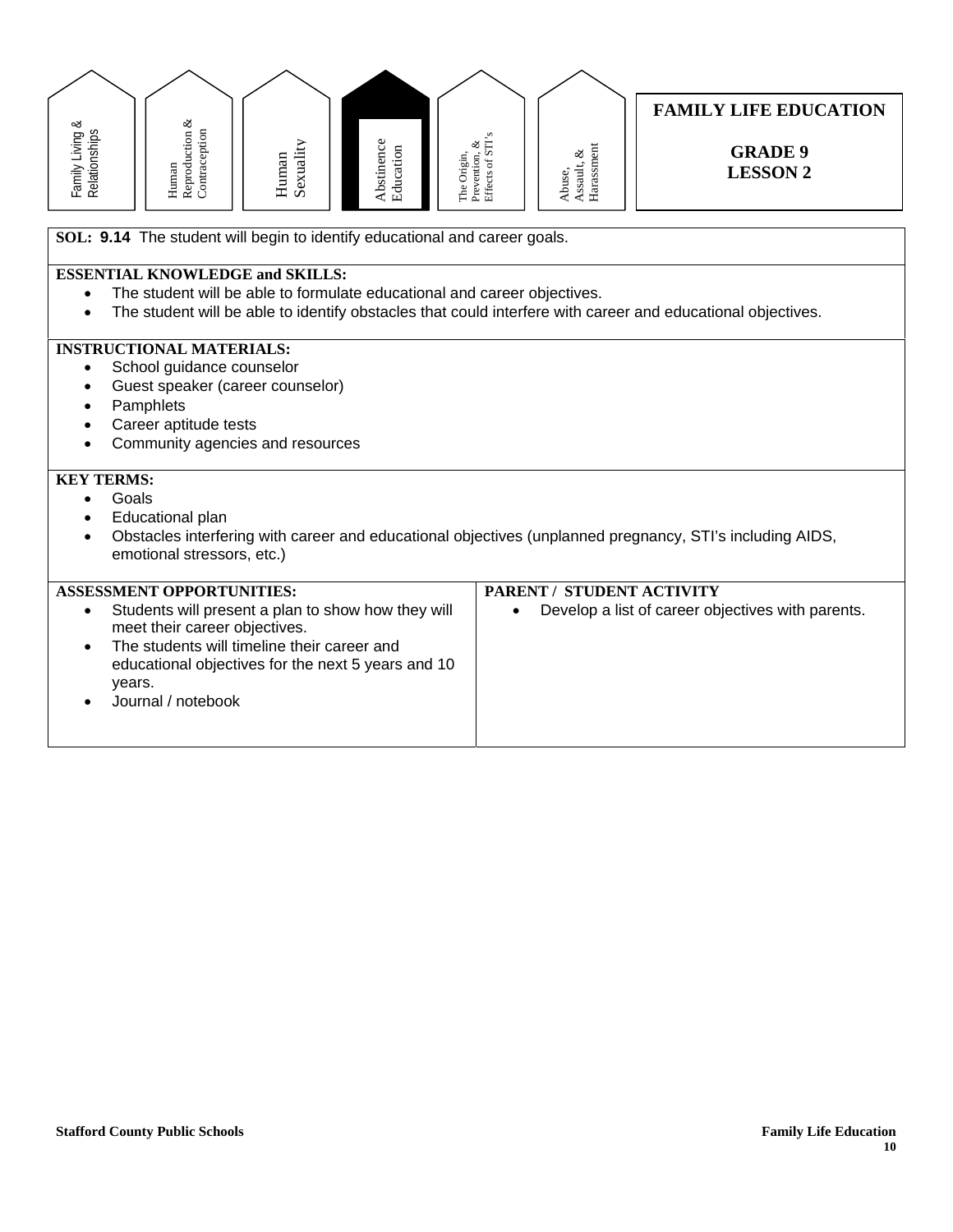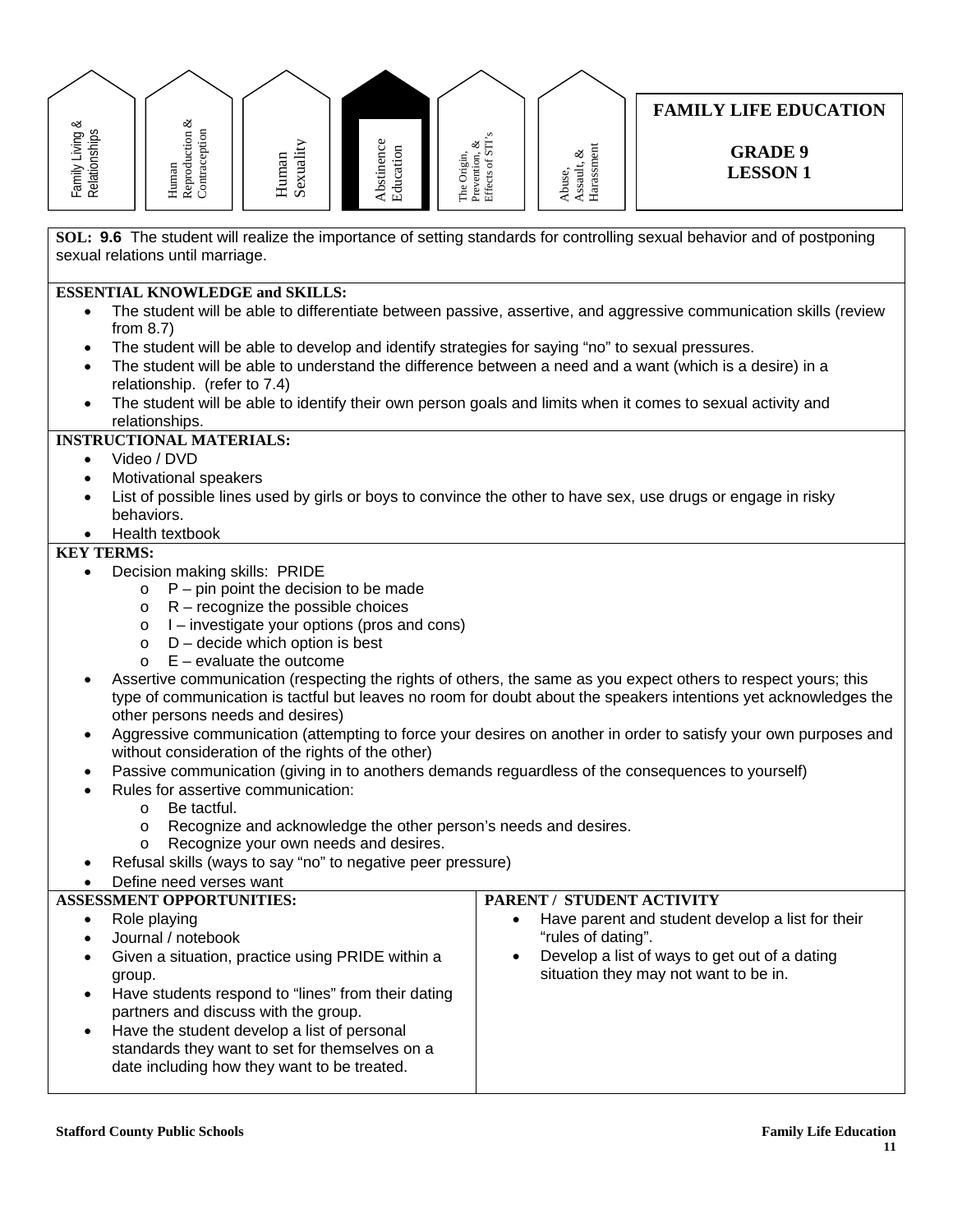

**SOL: 9.11 -** The student will demonstrate knowledge of pregnancy prevention and disease control.

#### **ESSENTIAL KNOWLEDGE and SKILLS:**

- The student will be able to identify methods of contraception and their effectiveness.
- The student will be able to list the categories of contraception.
- The student will understand that only abstinence is 100% effective in preventing STI's and pregnancy.
- The student will be able to distinguish between the various types of contraception and their rates of effectiveness.
- The student will be able to determine which contraceptives are effective in preventing STI's.

## **INSTRUCTIONAL MATERIALS:**

- Health Department nurses
- Samples of contraceptives / family planning methods
- School nurse
- World wide web
- Video / DVD

- Methods of contraception and STD prevention: (*Teacher note:* review effectiveness rates)
	- o Abstinence,
	- o withdrawal,
	- o rhythm method,
	- o birth control,
	- o the pill,
	- o Norplant,
	- o male and female condoms,
	- o spermicide,
	- o IUD cervical cap, (IUC: Intrauterine contraception)
	- o diaphragm,
	- o vasectomy,
	- o tubal ligation
	- o EC (emergency contraception)
	- o Spermicidal methods (foam, jelly, suppositories, film, cream, sponges)
	- Categories of contraceptives:
		- o Hormonal
		- o Barrier
		- o Non sex methods (alternate ways to express feelings for each other)
- contraception
- abstinence

| <b>ASSESSMENT OPPORTUNITIES:</b>                                   | <b>PARENT / STUDENT ACTIVITY</b>                                |
|--------------------------------------------------------------------|-----------------------------------------------------------------|
| contraceptive bingo (use words, definitions,<br>pictures, samples) | Have student / parent share fact worksheets on<br>contraception |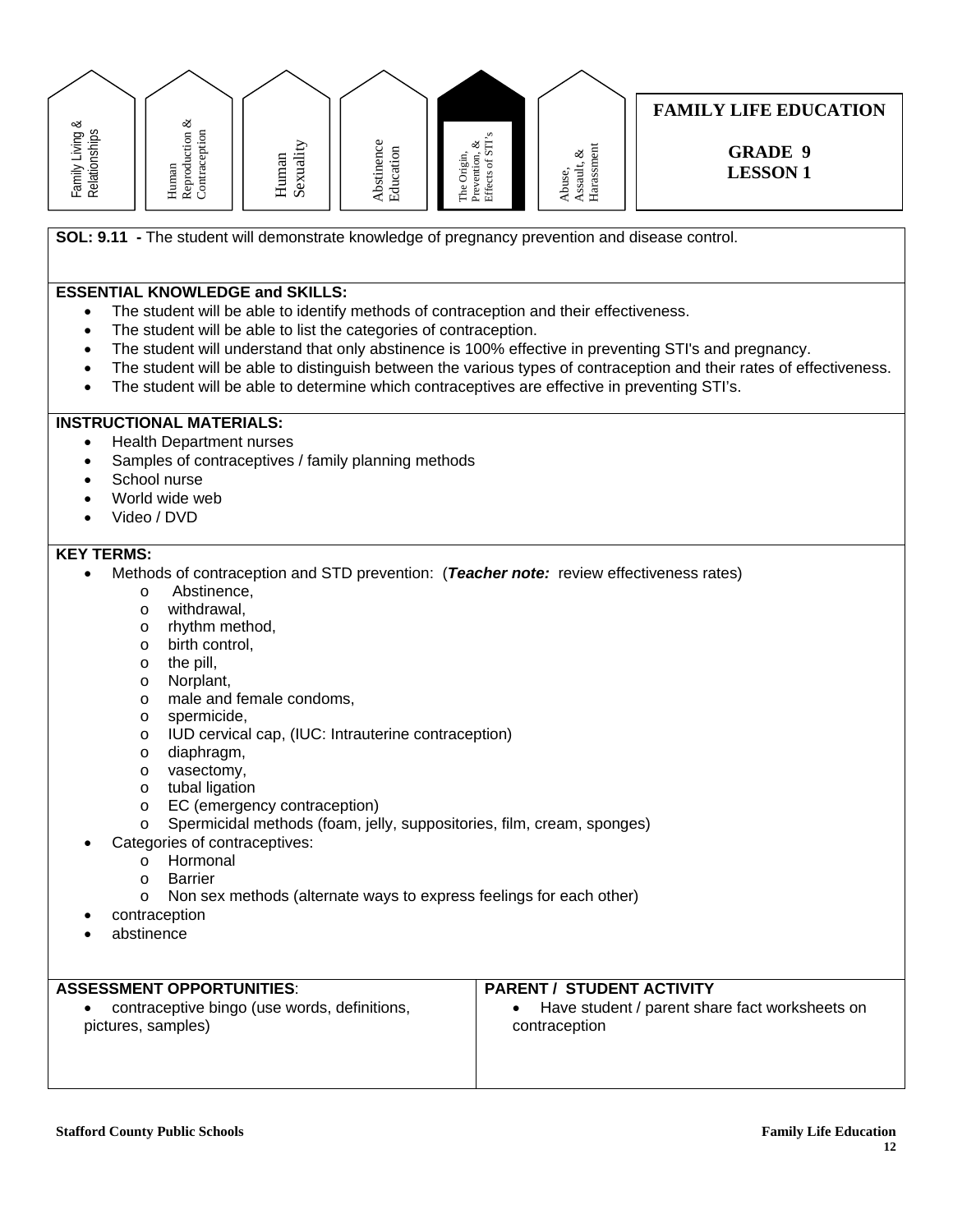| Family Living &<br>Relationships   | Reproduction $\&$ Contraception<br>Human                                                                                                                                                                                                                                                                                                                                                    | Sexuality<br>Human | Abstinence<br>Education | Effects of STI's<br>ళ<br>Prevention,<br>The Origin, | Harassment<br>Assault, $\&$<br>Abuse, | <b>FAMILY LIFE EDUCATION</b><br><b>GRADE 9</b><br><b>LESSON 2</b>                                                                               |
|------------------------------------|---------------------------------------------------------------------------------------------------------------------------------------------------------------------------------------------------------------------------------------------------------------------------------------------------------------------------------------------------------------------------------------------|--------------------|-------------------------|-----------------------------------------------------|---------------------------------------|-------------------------------------------------------------------------------------------------------------------------------------------------|
|                                    | SOL: 9.12 (To be repeated in 10 <sup>th</sup> grade)                                                                                                                                                                                                                                                                                                                                        |                    |                         |                                                     |                                       | The student will recall the ways in which the AIDS virus is transmitted, and techniques for preventing this disease.                            |
|                                    | <b>ESSENTIAL KNOWLEDGE and SKILLS:</b><br>The student will review definitions of HIV / AIDS.<br>The student will identify methods of transmission of HIV virus.<br>The student will review risky behaviors in the transmission of HIV virus.<br>The student will dispel myths regarding the transmission of the HIV virus.<br>The student will discuss methods for prevention of HIV / AIDS |                    |                         |                                                     |                                       |                                                                                                                                                 |
| Video<br>$\bullet$                 | <b>INSTRUCTIONAL MATERIALS:</b><br>Powerpoint<br>Transparencies<br>Guest speaker (local FAHAS)<br>Current CDC statistics (local to national)<br><b>FAHASS (Fredericksburg Area HIV and AIDS Support Services)</b><br>School social worker<br>School guidance counselor                                                                                                                      |                    |                         |                                                     |                                       |                                                                                                                                                 |
| myths<br><b>HIV</b><br><b>AIDS</b> | KEY TERMS: (see obj 8.14 for more detailed information)<br>transmission<br>prevention<br>risky behaviors<br>Abstinence<br>Etiology of disease<br>Treatment                                                                                                                                                                                                                                  |                    |                         |                                                     |                                       |                                                                                                                                                 |
|                                    | <b>ASSESSMENT OPPORTUNITIES:</b><br>Vocabulary quiz word find fact / myth worksheet                                                                                                                                                                                                                                                                                                         |                    |                         |                                                     | <b>PARENT / STUDENT ACTIVITY</b>      | parent night prior to FLE class<br>student parent discussion regarding HIV / AIDS<br>and effect on family / friends (make situational activity) |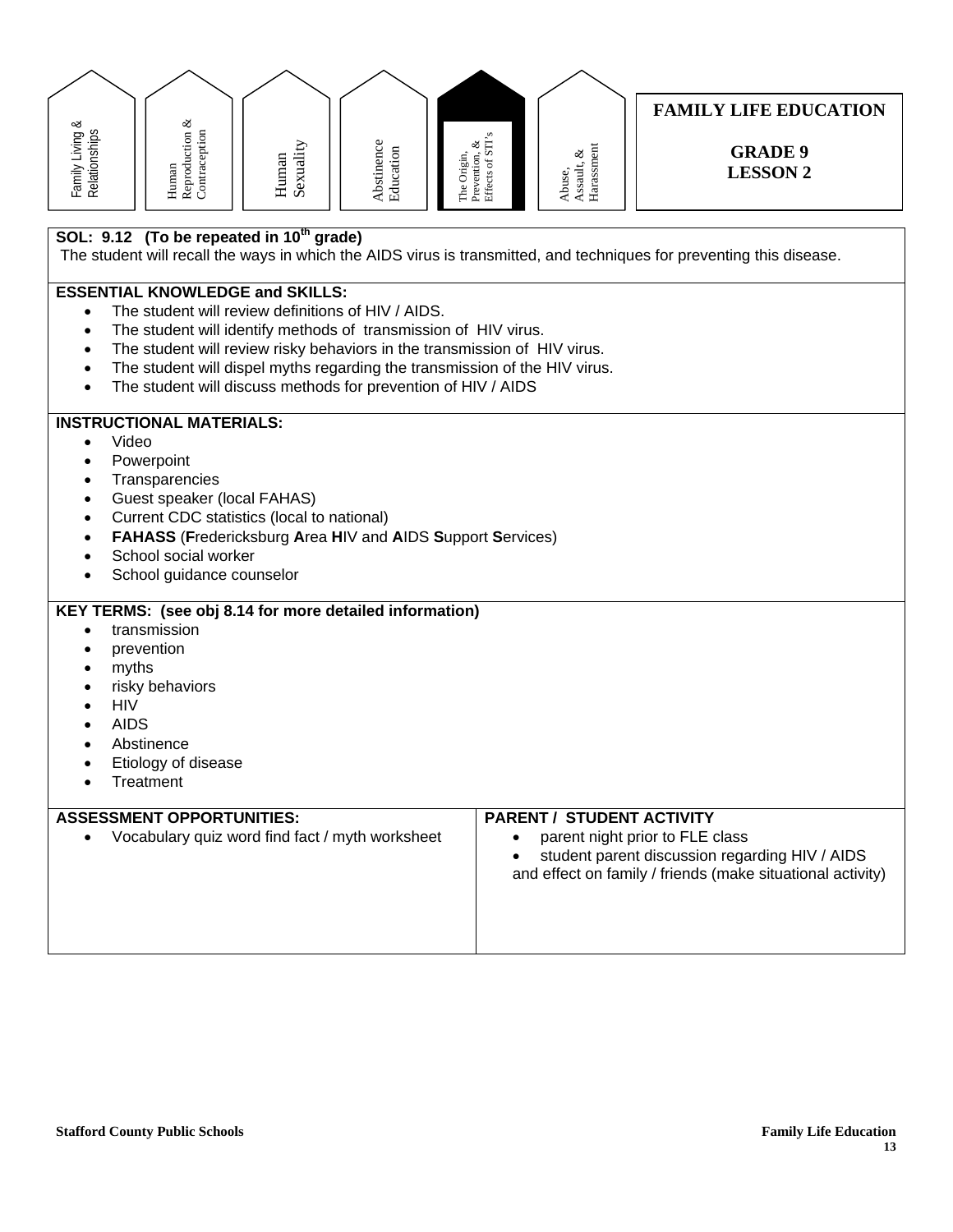| Family Living &<br>Relationships | ${\bf Reproduction\,\,} \&\\ {\bf Contraction}$<br>Human | Sexuality<br>Human | Abstinence<br>Education                                                    | The Origin,<br>Prevention, &<br>Effects of STI's | $\begin{array}{l} \text{Assault, } \& \\ \text{Harasment} \end{array}$<br>Abuse, | <b>FAMILY LIFE EDUCATION</b><br><b>GRADE 9</b><br><b>LESSON</b>                                                                       |
|----------------------------------|----------------------------------------------------------|--------------------|----------------------------------------------------------------------------|--------------------------------------------------|----------------------------------------------------------------------------------|---------------------------------------------------------------------------------------------------------------------------------------|
| individuals and families.        |                                                          |                    |                                                                            |                                                  |                                                                                  | SOL: 10.16 - moved to 9 <sup>th</sup> grade - The student will compile a list of community agencies and resources available to assist |
|                                  | <b>ESSENTIAL KNOWLEDGE and SKILLS:</b>                   |                    |                                                                            |                                                  |                                                                                  |                                                                                                                                       |
| $\bullet$                        |                                                          |                    | Identify community resources available to assist individuals and families. |                                                  |                                                                                  |                                                                                                                                       |
|                                  |                                                          |                    |                                                                            |                                                  |                                                                                  |                                                                                                                                       |
| $\bullet$                        | <b>INSTRUCTIONAL MATERIALS:</b>                          |                    | Invite individuals (guest speakers) from the various agencies.             |                                                  |                                                                                  |                                                                                                                                       |
|                                  |                                                          |                    |                                                                            |                                                  |                                                                                  |                                                                                                                                       |
|                                  |                                                          |                    |                                                                            |                                                  |                                                                                  |                                                                                                                                       |
| <b>KEY TERMS:</b><br>$\bullet$   |                                                          |                    |                                                                            |                                                  |                                                                                  |                                                                                                                                       |
|                                  |                                                          |                    |                                                                            |                                                  |                                                                                  |                                                                                                                                       |
| $\bullet$                        | <b>ASSESSMENT OPPORTUNITIES:</b>                         |                    |                                                                            | $\bullet$                                        | PARENT / STUDENT ACTIVITY                                                        |                                                                                                                                       |
|                                  |                                                          |                    |                                                                            |                                                  |                                                                                  |                                                                                                                                       |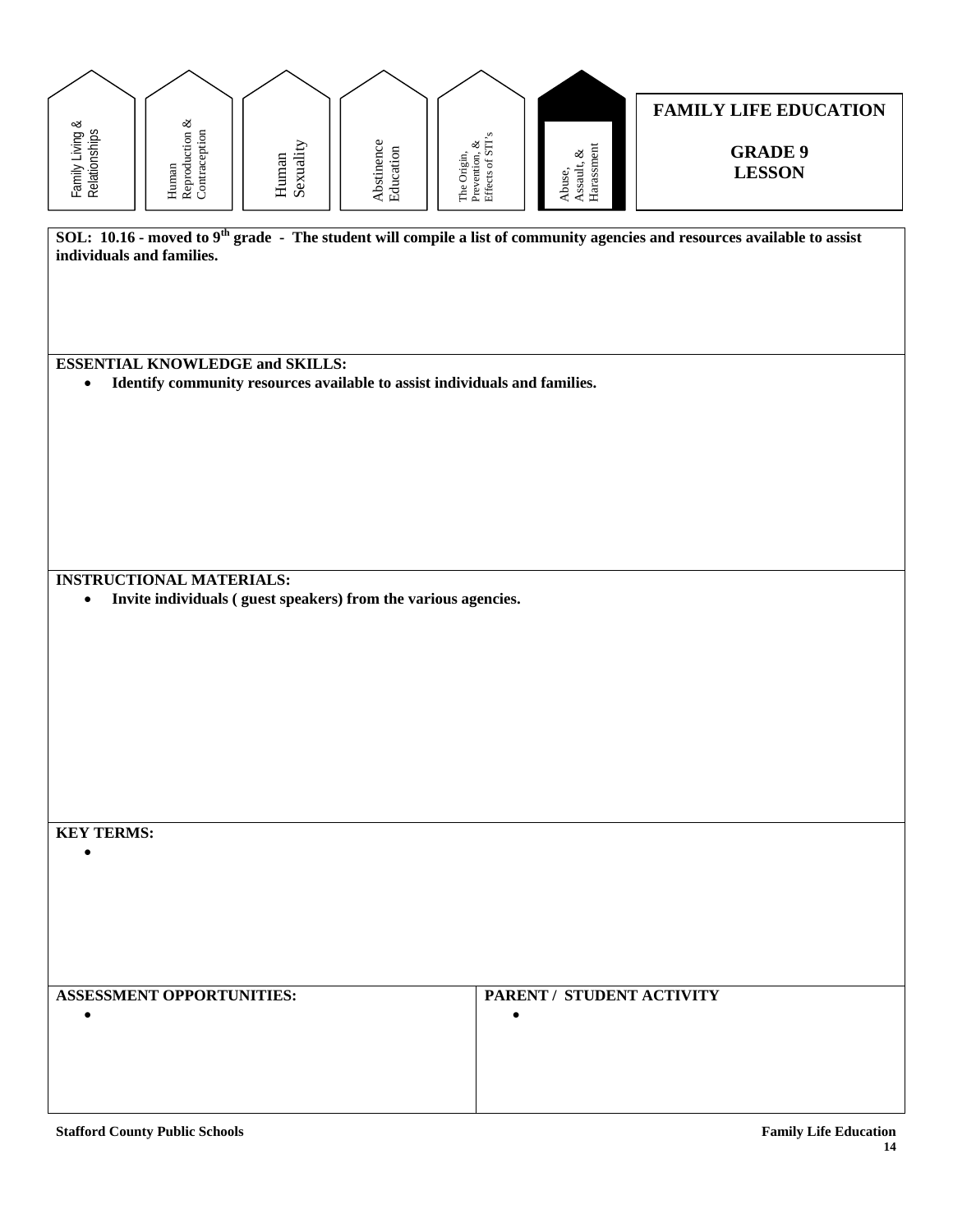| SOL: 9.7 The student will interpret the effects and prevention of sexual assault, rape, date rape, sexual harassment,<br>incestuous behavior, and molestation. | Reproduction &<br>∞<br>Contraception<br>Relationships<br>Family Living<br>Human | Abstinence<br>Sexuality<br>Education<br>Human | Prevention, $\&$ Effects of STI's<br>Harassment<br>ళ<br>The Origin,<br>Assault,<br>Abuse | <b>FAMILY LIFE EDUCATION</b><br><b>GRADE 9</b><br><b>LESSON</b> |
|----------------------------------------------------------------------------------------------------------------------------------------------------------------|---------------------------------------------------------------------------------|-----------------------------------------------|------------------------------------------------------------------------------------------|-----------------------------------------------------------------|
|                                                                                                                                                                |                                                                                 |                                               |                                                                                          |                                                                 |

- **Review conflict resolution skills.**
- **Review avoidance of risky behaviors.**
- **Identify warning signs of abusive relationships.**
- **Distinguish between healthy relationships and abusive relationships.**
- **Discuss date rape drugs ( GHB, rohypnol, special K, MDMA ……)**
- •

•

# **INSTRUCTIONAL MATERIALS:**

#### **KEY TERMS:**

- **assertive behavior**
- **aggressive behavior**
- **passive behavior**
- **conflict resolution**
- **coercion**
- **male privilege**
- **jealousy**
- **isolation**

**Stafford County Public Schools Family Life Education**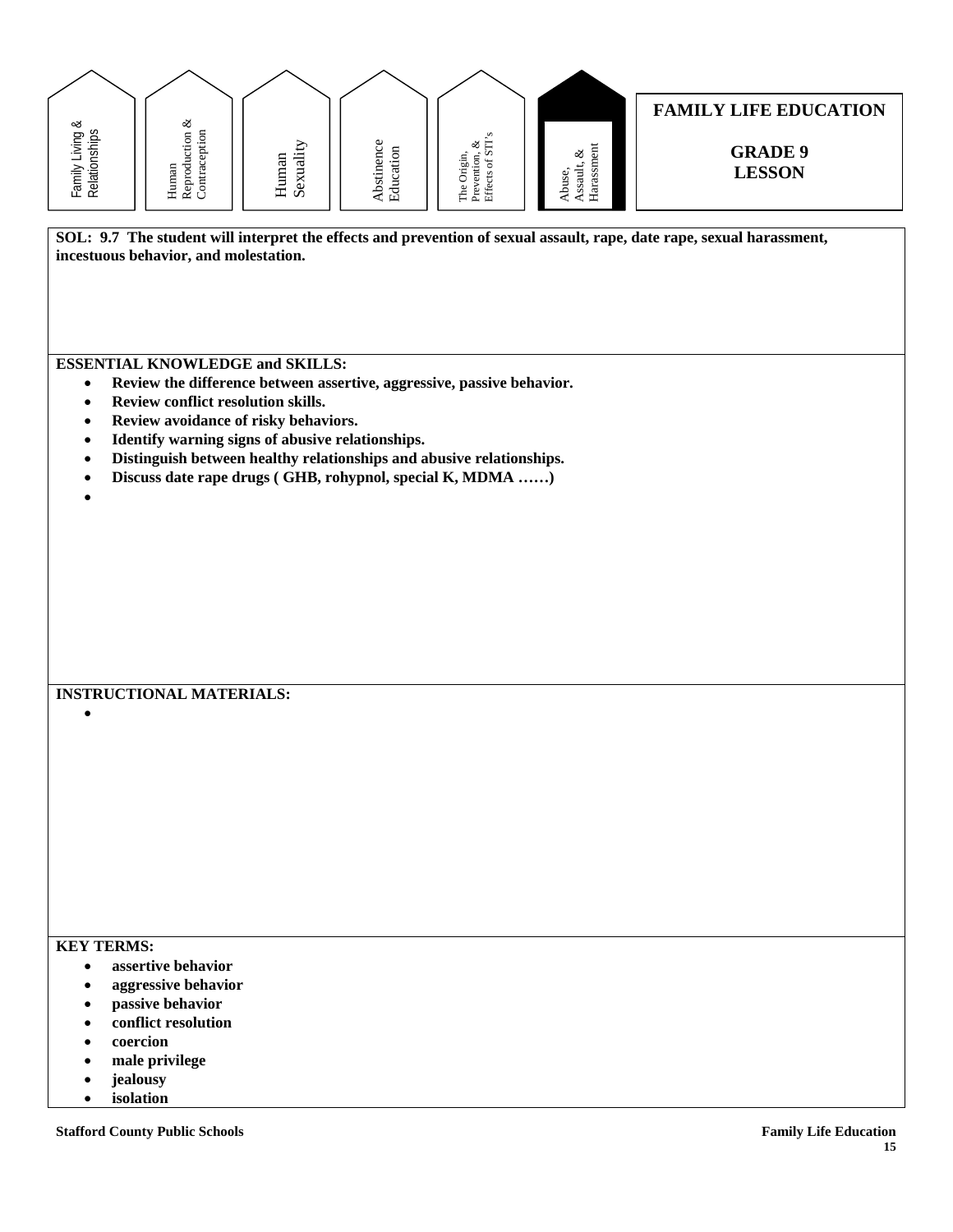- **threats**
- **intimidation**
- **sexual harassment**
- **molestation**
- **incestuous behavior**
- **date rape**
- **GHB………**
- •

| <b>ASSESSMENT OPPORTUNITIES:</b> | PARENT / STUDENT ACTIVITY |
|----------------------------------|---------------------------|
|                                  |                           |
|                                  |                           |
|                                  |                           |
|                                  |                           |
|                                  |                           |
|                                  |                           |
|                                  |                           |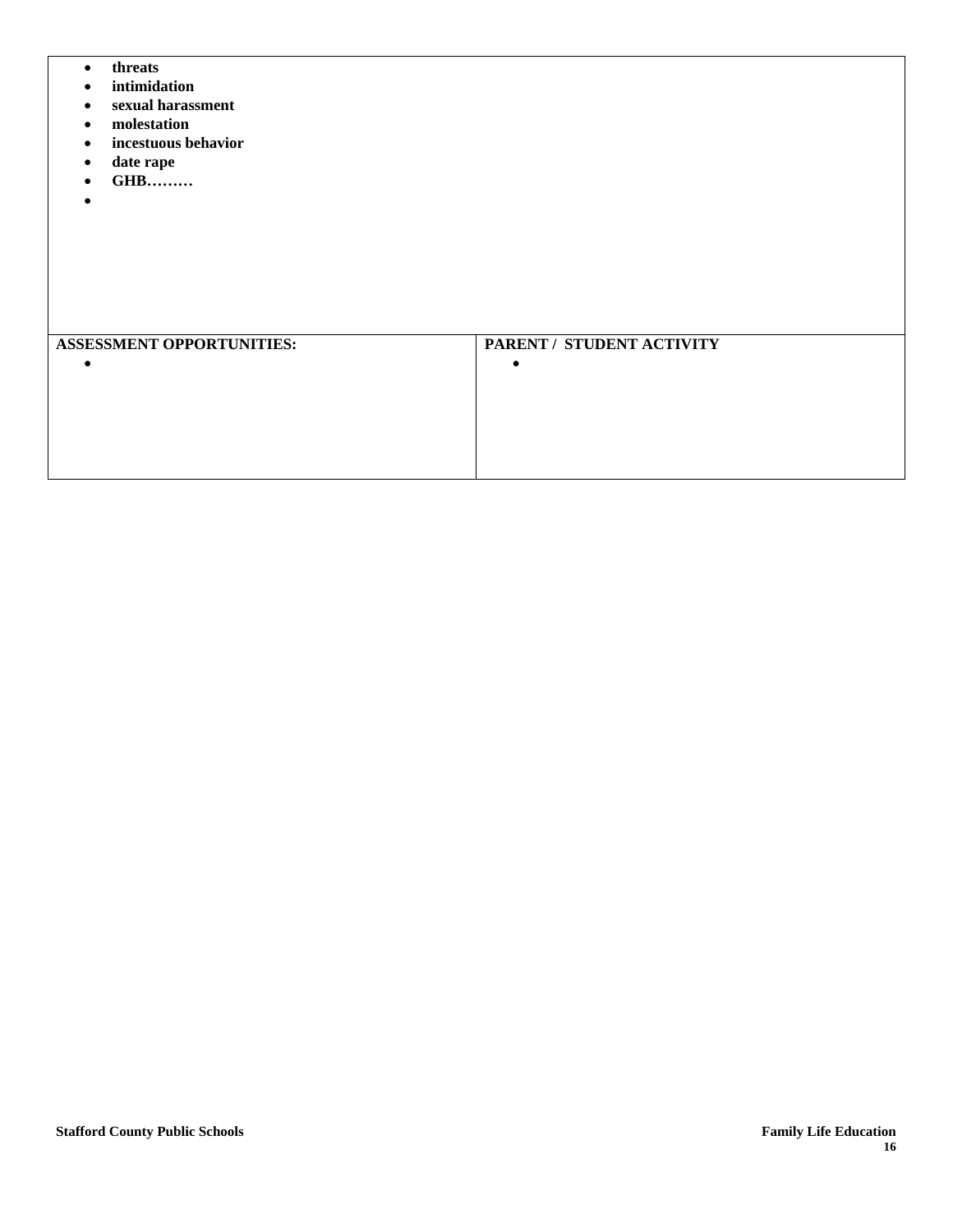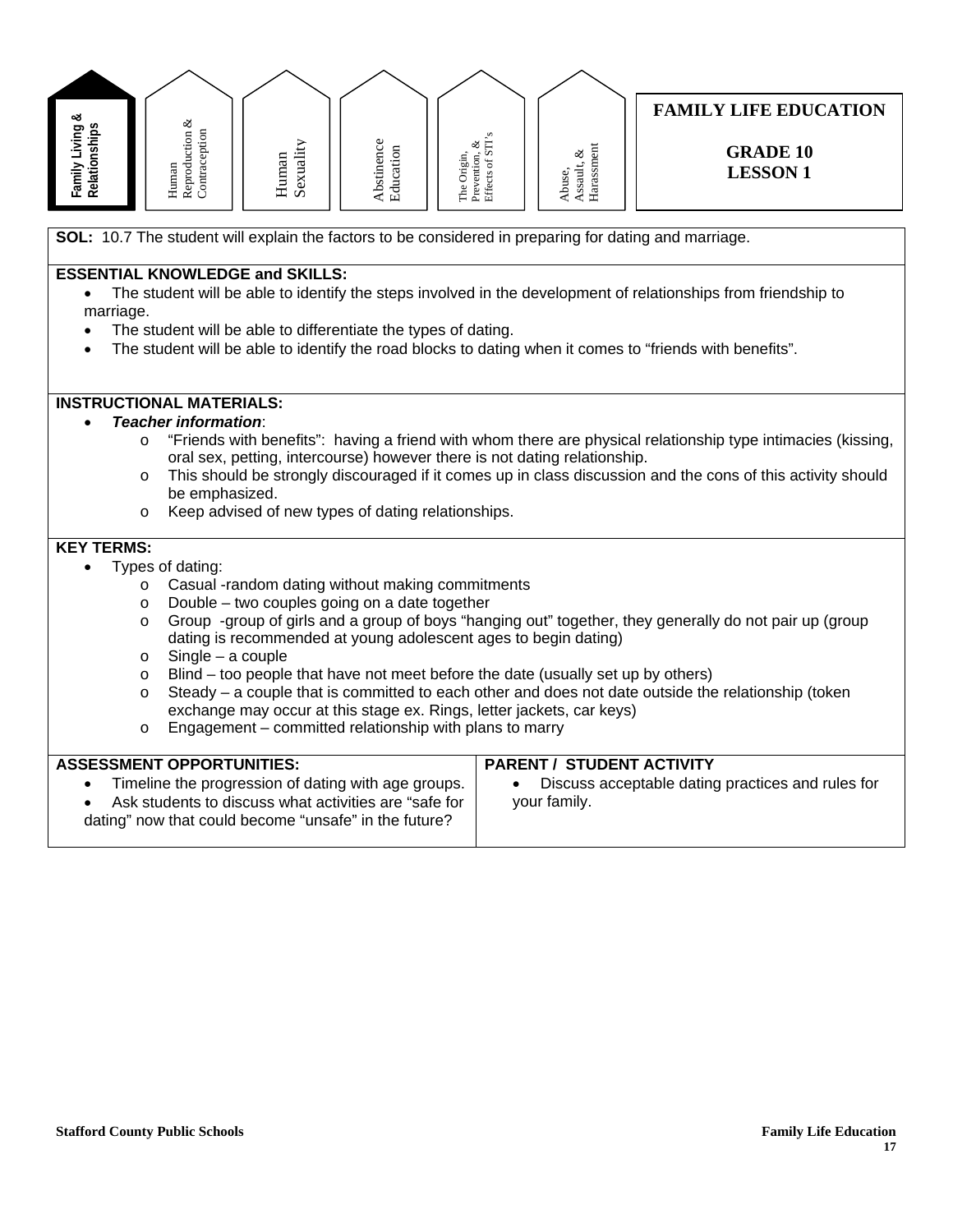| Family Living &<br>Relationships | Reproduction $\&$ Contraception<br>Human                                                                                                                                                     | Sexuality<br>Human | Abstinence<br>Education | The Origin,<br>Prevention, &<br>Effects of STI's | ${\bf Assault}, \, \&\\ {\bf Harassment}$<br>Abuse, | <b>FAMILY LIFE EDUCATION</b><br><b>GRADE 10</b><br><b>LESSON 2</b>                                     |
|----------------------------------|----------------------------------------------------------------------------------------------------------------------------------------------------------------------------------------------|--------------------|-------------------------|--------------------------------------------------|-----------------------------------------------------|--------------------------------------------------------------------------------------------------------|
|                                  | SOL: 10.8 The student will examine factors to be considered in life-goal planning.<br><b>ESSENTIAL KNOWLEDGE and SKILLS:</b><br>The student will identify or discuss life-long career goals. |                    |                         |                                                  |                                                     | The student will related career goals to their economic / educational and possible family development. |
|                                  | <b>INSTRUCTIONAL MATERIALS:</b><br>Guest speakers<br>Group discussion                                                                                                                        |                    |                         |                                                  |                                                     |                                                                                                        |
| <b>KEY TERMS:</b>                | Economics<br><b>Educational opportunities</b><br>Careers<br>Family manage family planning<br>Methods of contraception                                                                        |                    |                         |                                                  |                                                     |                                                                                                        |
|                                  | <b>ASSESSMENT OPPORTUNITIES:</b><br>Group / class participation                                                                                                                              |                    |                         |                                                  | <b>PARENT / STUDENT ACTIVITY</b>                    | Discuss long term goals with parents                                                                   |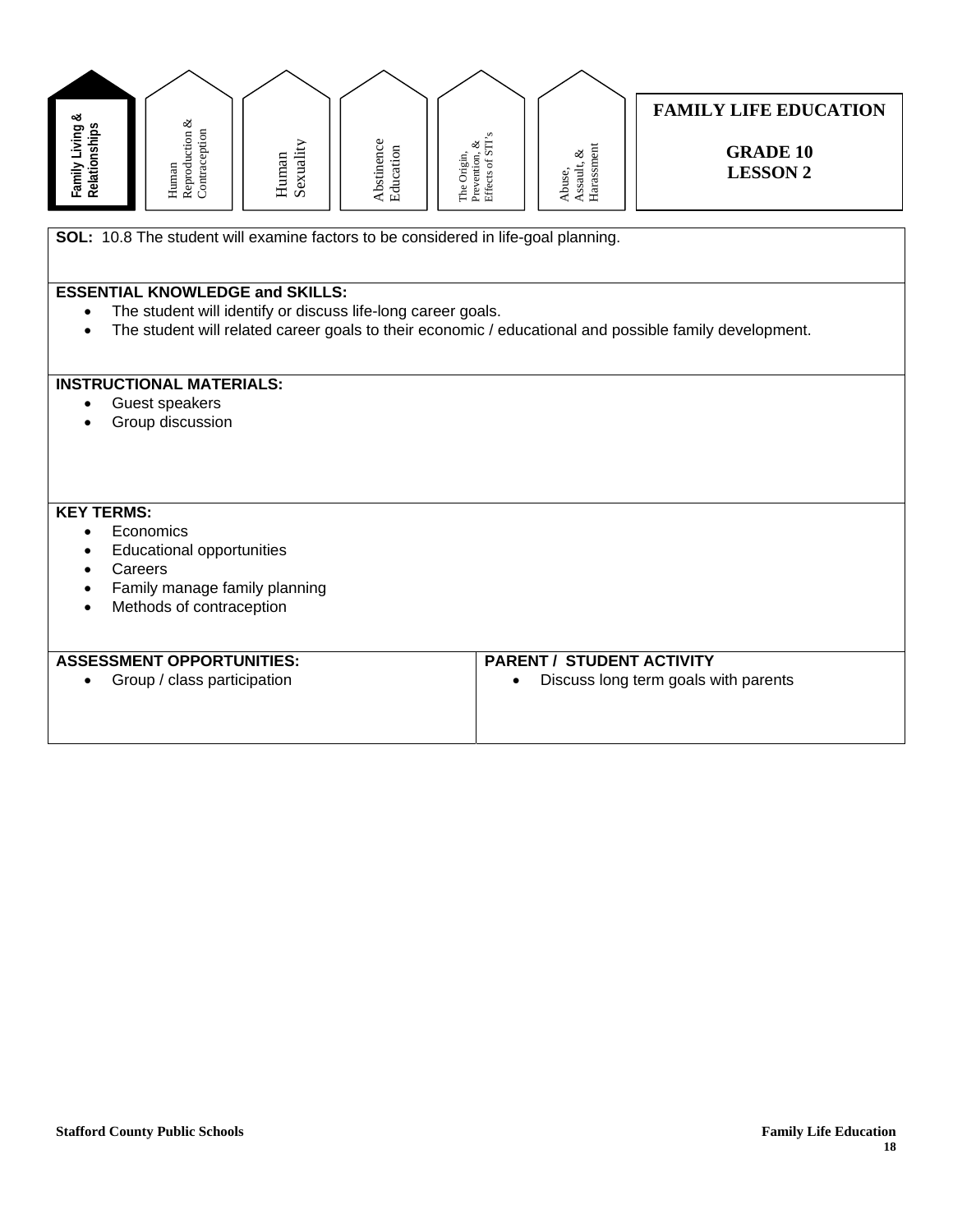| Family Living &<br>Relationships                                                                                                                                                                            | Reproduction $\&$ Contraception<br>Human                                                                                                                                                                      | Sexuality<br>Human | Abstinence<br>Education | The Origin,<br>Prevention, &<br>Effects of STI's | ${\bf Assault}, \, \&\\ {\bf Harassment}$<br>Abuse, | <b>FAMILY LIFE EDUCATION</b><br><b>GRADE 10</b><br><b>LESSON 3</b> |  |  |  |  |  |
|-------------------------------------------------------------------------------------------------------------------------------------------------------------------------------------------------------------|---------------------------------------------------------------------------------------------------------------------------------------------------------------------------------------------------------------|--------------------|-------------------------|--------------------------------------------------|-----------------------------------------------------|--------------------------------------------------------------------|--|--|--|--|--|
|                                                                                                                                                                                                             | SOL: 10.14 The student will analyze the skills and attitudes needed to become a competent parent.                                                                                                             |                    |                         |                                                  |                                                     |                                                                    |  |  |  |  |  |
| $\bullet$                                                                                                                                                                                                   | <b>ESSENTIAL KNOWLEDGE and SKILLS:</b><br>The student will examine the different parenting skills and strategies.<br>The student will examine the "family unit" and how it shares parenting responsibilities. |                    |                         |                                                  |                                                     |                                                                    |  |  |  |  |  |
| $\bullet$                                                                                                                                                                                                   | <b>INSTRUCTIONAL MATERIALS:</b><br>Guests speakers<br>Media / DVD / videos<br>Group discussion                                                                                                                |                    |                         |                                                  |                                                     |                                                                    |  |  |  |  |  |
| <b>KEY TERMS:</b><br>Parenting<br>$\bullet$<br>Competent<br>$\bullet$<br>Family unit<br>$\bullet$<br>mother / father<br>1.<br>mother<br>2.<br>3.<br>grandparent<br>single parent<br>4.<br>5.<br>step parent |                                                                                                                                                                                                               |                    |                         |                                                  |                                                     |                                                                    |  |  |  |  |  |
|                                                                                                                                                                                                             | <b>ASSESSMENT OPPORTUNITIES:</b><br>Class participation                                                                                                                                                       |                    |                         | $\bullet$                                        | <b>PARENT / STUDENT ACTIVITY</b><br>N/A             |                                                                    |  |  |  |  |  |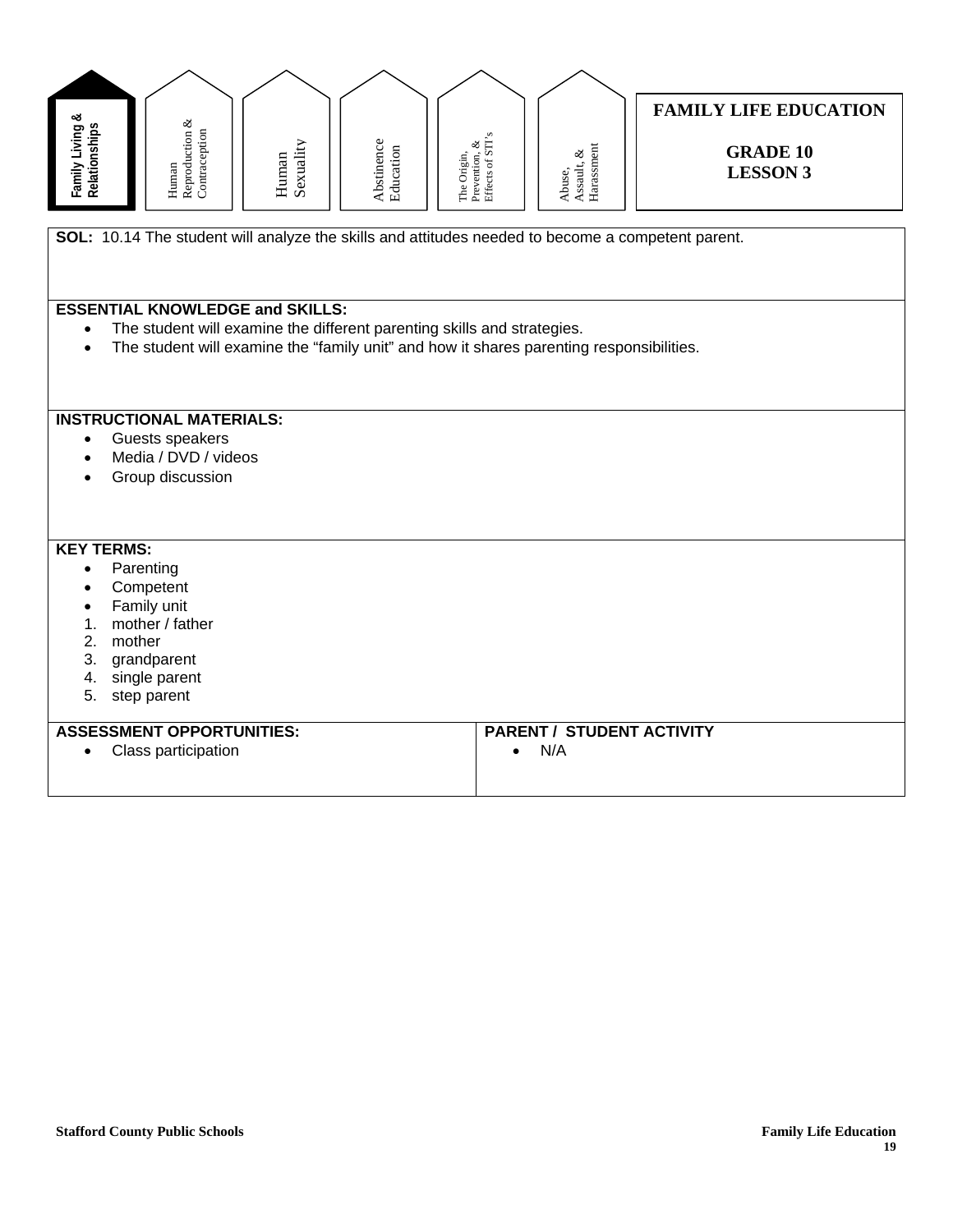| Family Living &<br>Relationships | ${\bf Reproduction\,\,} \&\\ {\bf Contraception}$<br>Human                                                             | Sexuality<br>Human | Abstinence<br>Education | The Origin,<br>Prevention, &<br>Effects of STI's | ${\bf Assault}, \, \&\\ {\bf Harassment}$<br>Abuse, | <b>FAMILY LIFE EDUCATION</b><br><b>GRADE 10</b><br><b>LESSON 4</b>                                                                                                                                                          |
|----------------------------------|------------------------------------------------------------------------------------------------------------------------|--------------------|-------------------------|--------------------------------------------------|-----------------------------------------------------|-----------------------------------------------------------------------------------------------------------------------------------------------------------------------------------------------------------------------------|
|                                  |                                                                                                                        |                    |                         |                                                  |                                                     |                                                                                                                                                                                                                             |
|                                  | SOL: 10.15 The student will describe adjustments to be made after the birth of a child.                                |                    |                         |                                                  |                                                     |                                                                                                                                                                                                                             |
|                                  | <b>ESSENTIAL KNOWLEDGE and SKILLS:</b><br>education, sleep deprivation and interpersonal relationships.)               |                    |                         |                                                  |                                                     | The student will acknowledge the joy and love of a newborn child and this relationship in the family unit.<br>The student will recognize the impact involving care of the newborn child has on one's family (ie: economics, |
|                                  | <b>INSTRUCTIONAL MATERIALS:</b><br>Guest speakers<br>Community resources<br>Videos / DVD                               |                    |                         |                                                  |                                                     |                                                                                                                                                                                                                             |
| <b>KEY TERMS:</b><br>$\bullet$   | Sleep deprivation<br>Income<br><b>Educational plans</b><br>Leisure time<br>Interpersonal relationships<br>Newborn care |                    |                         |                                                  |                                                     |                                                                                                                                                                                                                             |
|                                  | <b>ASSESSMENT OPPORTUNITIES:</b><br>Class / group discussion                                                           |                    |                         |                                                  | <b>PARENT / STUDENT ACTIVITY</b>                    |                                                                                                                                                                                                                             |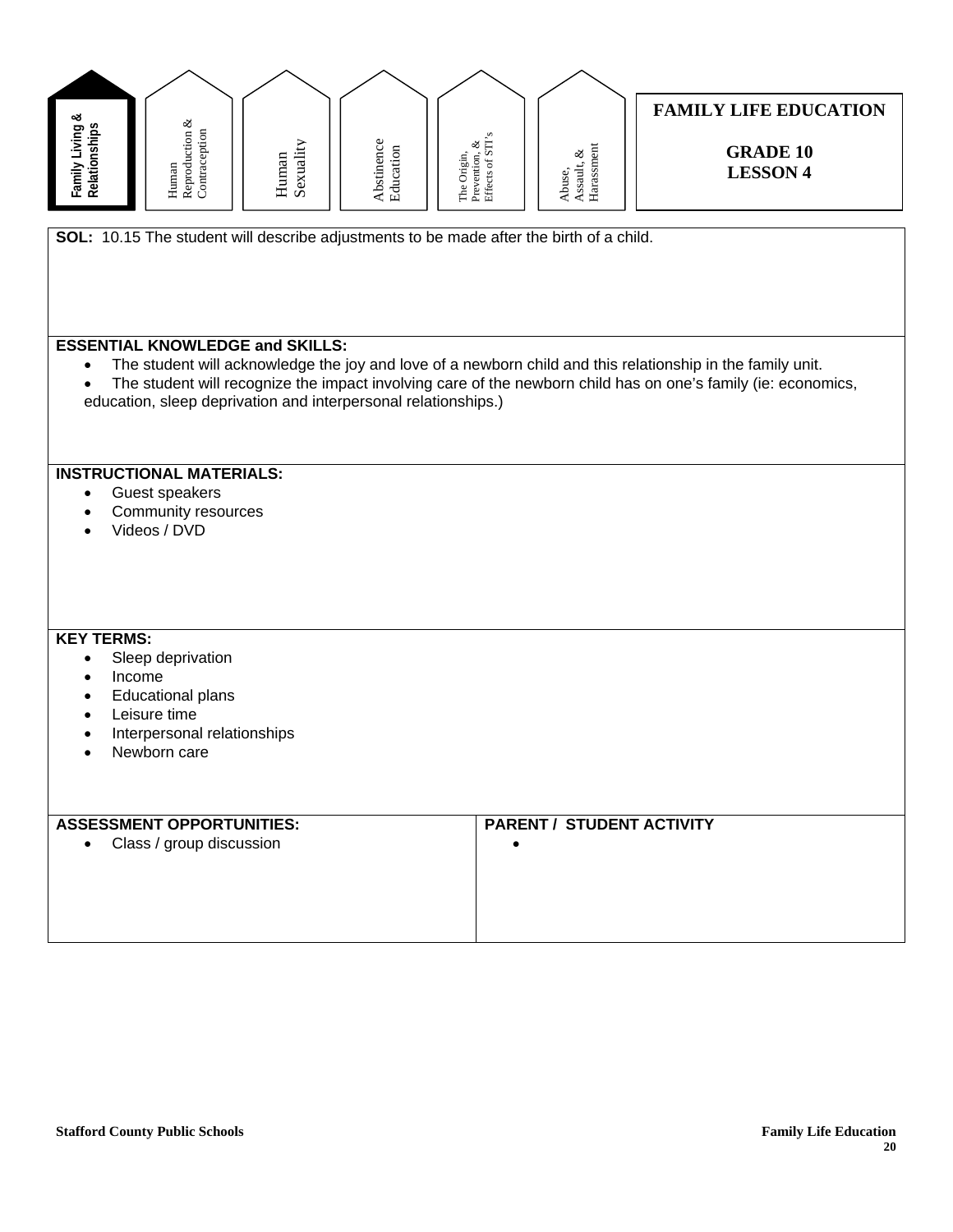| Family Living &<br>Relationships | Reproduction &<br>Contraception<br>Human | Sexuality<br>Human | Abstinence<br>Education | The Origin,<br>Prevention, &<br>Effects of STI's | Harassment<br>Assault, $\&$<br>Abuse, | <b>FAMILY LIFE EDUCATION</b><br><b>GRADE 10</b><br><b>LESSON 5</b> |  |  |  |  |
|----------------------------------|------------------------------------------|--------------------|-------------------------|--------------------------------------------------|---------------------------------------|--------------------------------------------------------------------|--|--|--|--|
| SOL:                             |                                          |                    |                         |                                                  |                                       |                                                                    |  |  |  |  |
| $\bullet$                        | <b>ESSENTIAL KNOWLEDGE and SKILLS:</b>   |                    |                         |                                                  |                                       |                                                                    |  |  |  |  |
| $\bullet$                        | <b>INSTRUCTIONAL MATERIALS:</b>          |                    |                         |                                                  |                                       |                                                                    |  |  |  |  |
| <b>KEY TERMS:</b><br>$\bullet$   |                                          |                    |                         |                                                  |                                       |                                                                    |  |  |  |  |
| $\bullet$                        | <b>ASSESSMENT OPPORTUNITIES:</b>         |                    |                         | $\bullet$                                        | PARENT / STUDENT ACTIVITY             |                                                                    |  |  |  |  |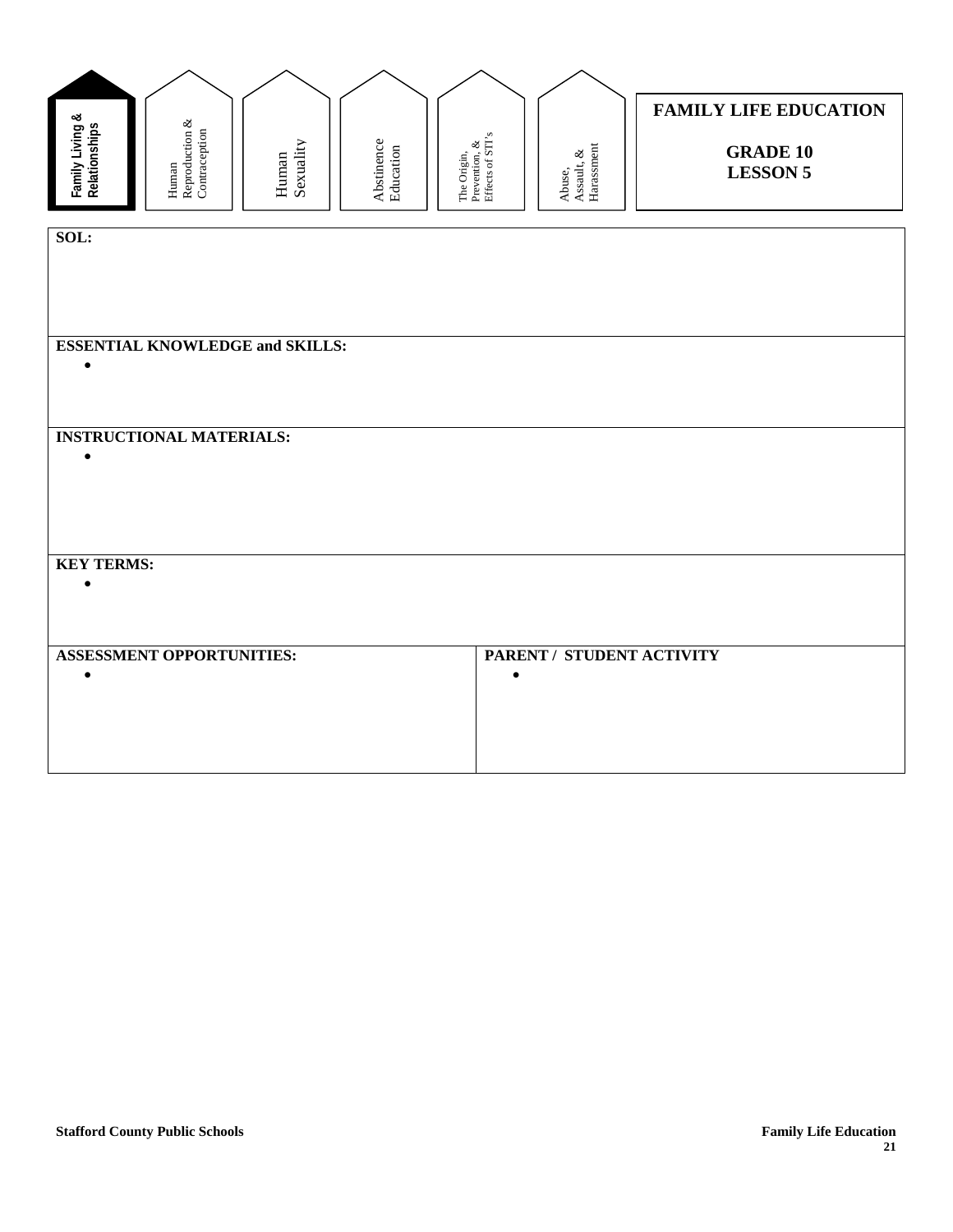

**SOL:** 10.8 The student will examine factors to be considered in life-goal planning.

#### **ESSENTIAL KNOWLEDGE and SKILLS:**

• The student will understand that abstinence is the only guaranteed method of 100% effectiveness against pregnancy and STI's.

• The student will learn that barrier and hormonal methods are less than 100% effective against pregnancy and STI's.

• Hormonal methods A. Pill B. Injections C. Patch D. Ring

• The student will be introduced to the different methods of contraception and their effectiveness of preventing disease and pregnancy.

#### **INSTRUCTIONAL MATERIALS:**

- Discussion
- Charts
- **Posters**

### **KEY TERMS:**

- Barrier methods A. Male and female condoms
	- B. Spermicides (foam)
	- C. Diaphragm
	-
	-
	-
	- D. Cervical caps
- -
- **ASSESSMENT OPPORTUNITIES:**  • Written assessment
	-

A. Vasectomy B. Tubal litigation

• Surgical methods

- **PARENT / STUDENT ACTIVITY**  • The parent will discuss with their teen these issues related to teen pregnancy:
	- 1. physical
		- 2. medical
		- 3. economic
		- 4. legal 5. nutrition
		- 6. education

7. social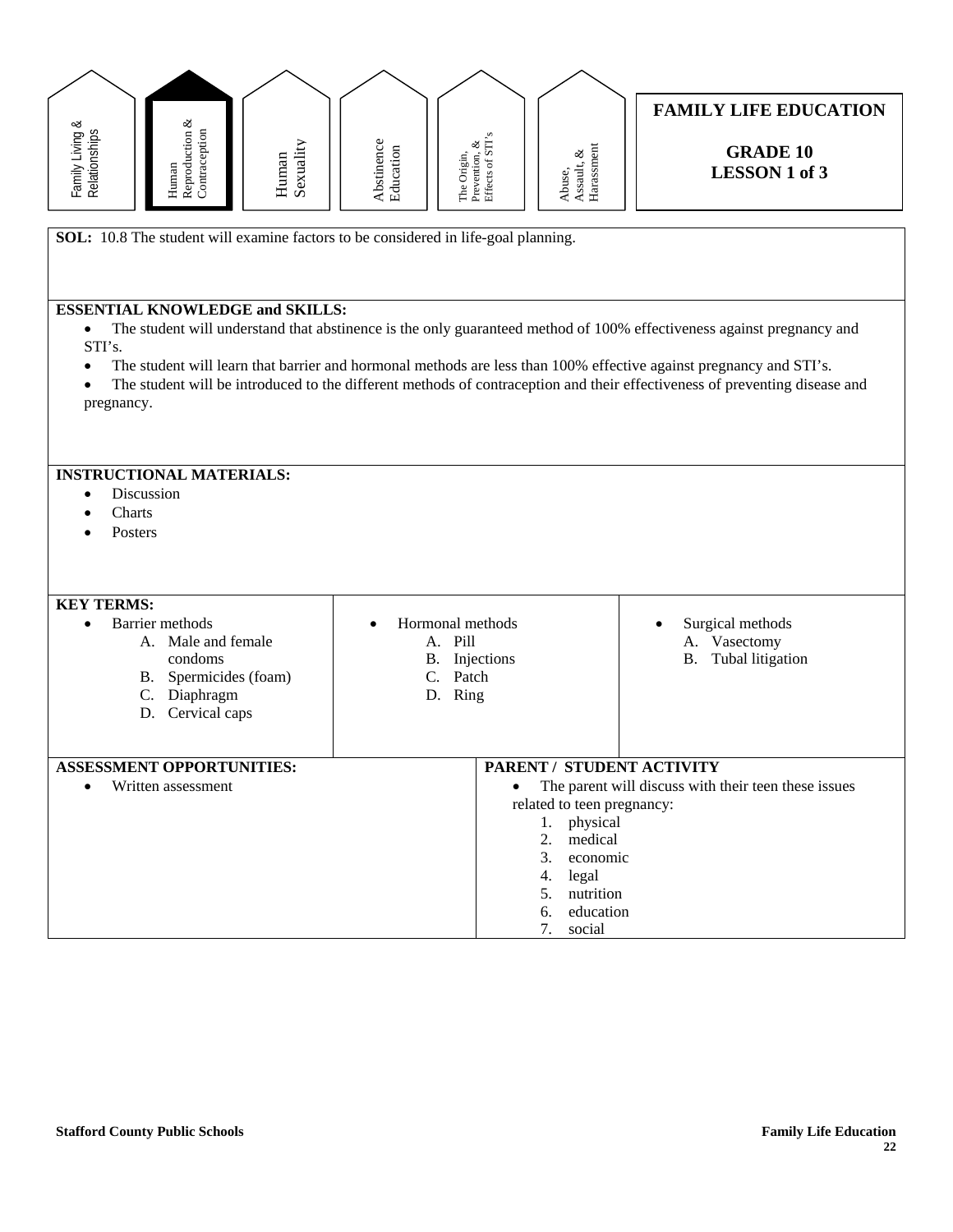| Family Living &<br>Relationships         | Reproduction $\&$ Contraception<br>Human                                                                                                                                                                                                                                                                  | Sexuality<br>Human                                                                    | Abstinence<br>Education                                                                                    | The Origin,<br>Prevention, &<br>Effects of STI's                                                                                                                                                                                                                                               | Harassment<br>Assault, $\&$<br>Abuse, | <b>FAMILY LIFE EDUCATION</b><br><b>GRADE 10</b><br><b>LESSON 2 of 3</b>                                                                                                                 |  |  |  |  |  |
|------------------------------------------|-----------------------------------------------------------------------------------------------------------------------------------------------------------------------------------------------------------------------------------------------------------------------------------------------------------|---------------------------------------------------------------------------------------|------------------------------------------------------------------------------------------------------------|------------------------------------------------------------------------------------------------------------------------------------------------------------------------------------------------------------------------------------------------------------------------------------------------|---------------------------------------|-----------------------------------------------------------------------------------------------------------------------------------------------------------------------------------------|--|--|--|--|--|
|                                          | SOL: 10.9 The student will describe the signs and symptoms of pregnancy<br>10.10 The student will analyze the factors associated with a healthy pregnancy.<br>10.11 The student will explain the importance of supportive roles of the mother and father through pregnancy and birth.                     |                                                                                       |                                                                                                            |                                                                                                                                                                                                                                                                                                |                                       |                                                                                                                                                                                         |  |  |  |  |  |
|                                          | <b>ESSENTIAL KNOWLEDGE and SKILLS:</b><br>The student will review signs and symptoms or pregnancy.<br>The student will be aware of consequences of risky behaviors during pregnancy.<br>The student will explain the importance of supportive roles of the mother and father through pregnancy and birth. |                                                                                       |                                                                                                            |                                                                                                                                                                                                                                                                                                |                                       |                                                                                                                                                                                         |  |  |  |  |  |
|                                          | <b>INSTRUCTIONAL MATERIALS:</b><br>Discussion<br>Videos<br>Speakers (Health dept.)<br>School nurse<br>Easter seals<br>March of Dimes                                                                                                                                                                      |                                                                                       |                                                                                                            |                                                                                                                                                                                                                                                                                                |                                       |                                                                                                                                                                                         |  |  |  |  |  |
| <b>KEY TERMS:</b><br>Fatigue<br>Cravings | Cessation of menstrual cycle<br>Nausea (morning sickness)<br>Sensitivity in breasts<br>Wight gain (change in appetite)<br>Mood swings<br>Skin changes<br>Frequent urination                                                                                                                               |                                                                                       | syndrome)<br>due to drug use<br>sexual activity<br>nutrition as a teen mother<br><b>Issues</b><br>b)<br>C) | Low birth weight due to smoking<br>FAS due to alcohol (Fetal alcohol<br>Birth defects & addicted babies<br>AIDS and other STI's due to<br>Low birth weight due to poor<br>Abnormal Pregnancy / Maternal<br>a) Pre-eclampsia<br><b>Gestational diabetes</b><br>Other pregnancy<br>complications |                                       | Proper prenatal care<br>Effects of heredity<br>Possible abnormal outcomes<br>Miscarriage<br>Birth defects<br>Still births<br>Premature birth<br>Stages of development prior to<br>birth |  |  |  |  |  |
|                                          | <b>ASSESSMENT OPPORTUNITIES:</b><br>Written test on knowledge learned                                                                                                                                                                                                                                     | Role playing on "Risky Behaviors"<br>important for mother an father to be supportive" | Essay "Consequences of Risky Behaviors and why it is                                                       |                                                                                                                                                                                                                                                                                                |                                       | PARENT / STUDENT ACTIVITY                                                                                                                                                               |  |  |  |  |  |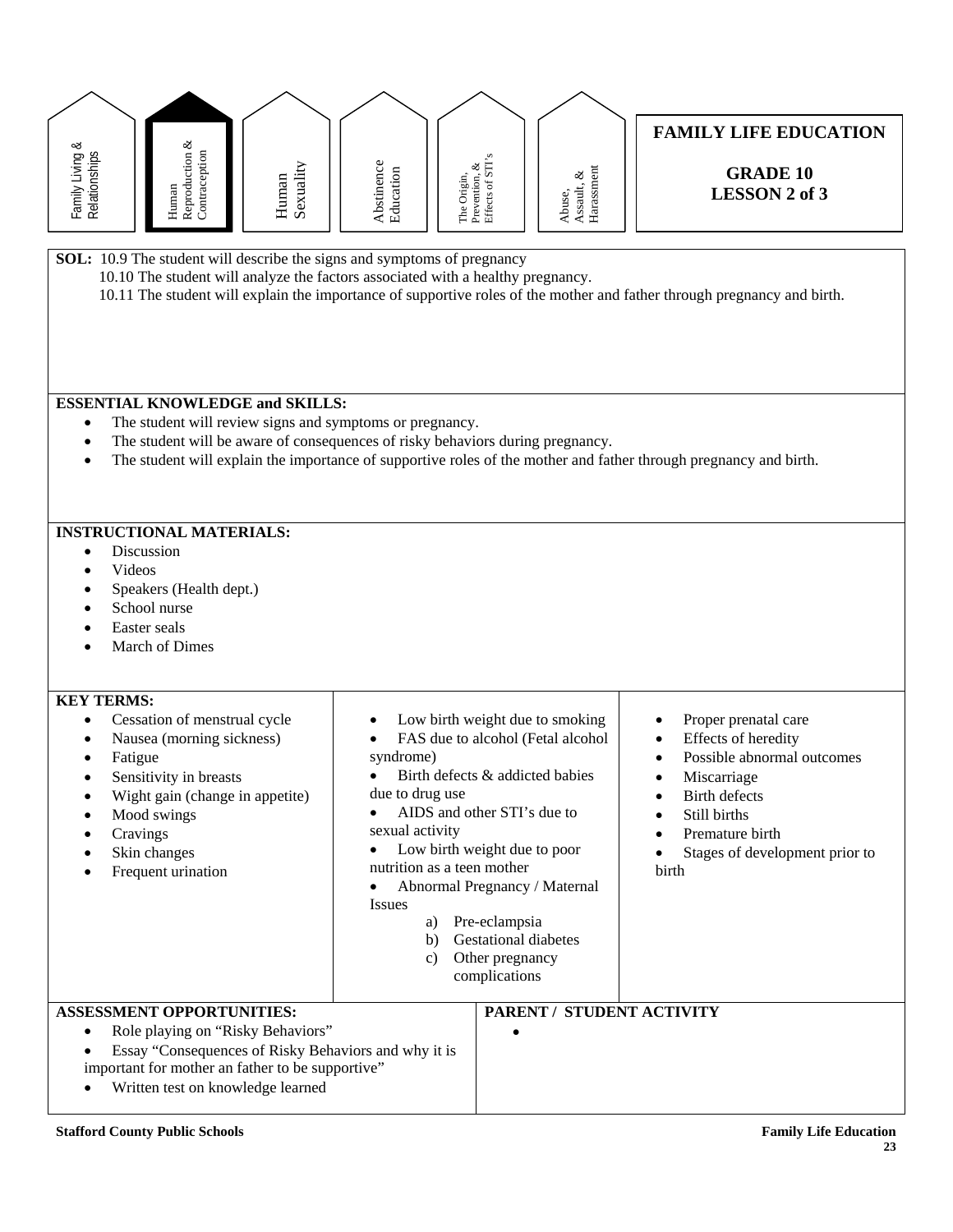| Family Living &<br>Relationships                                                                                                                                                                                                                                       | Reproduction $\&$<br>Contraception<br>Human                                                                                                                                                                                    | Sexuality<br>Human                                                                                     | Abstinence<br>Education  | Prevention, $\&$<br>Effects of STI's<br>The Origin,                      | Assault, $\&$ Harassment<br>Abuse, | <b>FAMILY LIFE EDUCATION</b><br><b>GRADE 10</b><br><b>LESSON 3 of 3</b>                                    |  |  |  |  |
|------------------------------------------------------------------------------------------------------------------------------------------------------------------------------------------------------------------------------------------------------------------------|--------------------------------------------------------------------------------------------------------------------------------------------------------------------------------------------------------------------------------|--------------------------------------------------------------------------------------------------------|--------------------------|--------------------------------------------------------------------------|------------------------------------|------------------------------------------------------------------------------------------------------------|--|--|--|--|
| SOL:<br>10.12 The student will describe available birthing options.<br>10.13 The student will identify the stages of the birthing process.<br>10.16 The student will compile a list of community agencies $\&$ resources available to assist individuals and families. |                                                                                                                                                                                                                                |                                                                                                        |                          |                                                                          |                                    |                                                                                                            |  |  |  |  |
|                                                                                                                                                                                                                                                                        | <b>ESSENTIAL KNOWLEDGE and SKILLS:</b><br>The student will be aware of birthing options.<br>The student will identify the stages of the birthing process.<br>The student will make a list of community agencies and resources. |                                                                                                        |                          |                                                                          |                                    |                                                                                                            |  |  |  |  |
| Video                                                                                                                                                                                                                                                                  | <b>INSTRUCTIONAL MATERIALS:</b><br>Speaker (Midwife)<br>Guidance department                                                                                                                                                    |                                                                                                        |                          |                                                                          |                                    |                                                                                                            |  |  |  |  |
| <b>KEY TERMS:</b><br>Cesarean<br>Birthing tubs                                                                                                                                                                                                                         | Natural childbirth<br>Epidurals, spinal blocks, and<br>other methods of pain relief                                                                                                                                            |                                                                                                        | Dilation<br><b>Birth</b> | Expulsion of placenta<br>Health department<br>Local / private physicians |                                    | Community agencies<br>Social services<br>Mary Washington Hospital<br>Big Brothers, Big Sisters             |  |  |  |  |
| <b>ASSESSMENT OPPORTUNITIES:</b>                                                                                                                                                                                                                                       | Class discussion                                                                                                                                                                                                               | Give out card (business card size) with community<br>resources and agencies and their contact numbers. |                          | birth.                                                                   | <b>PARENT / STUDENT ACTIVITY</b>   | Comparisons of past vs. present birthing methods.<br>Discuss their own personal experience regarding child |  |  |  |  |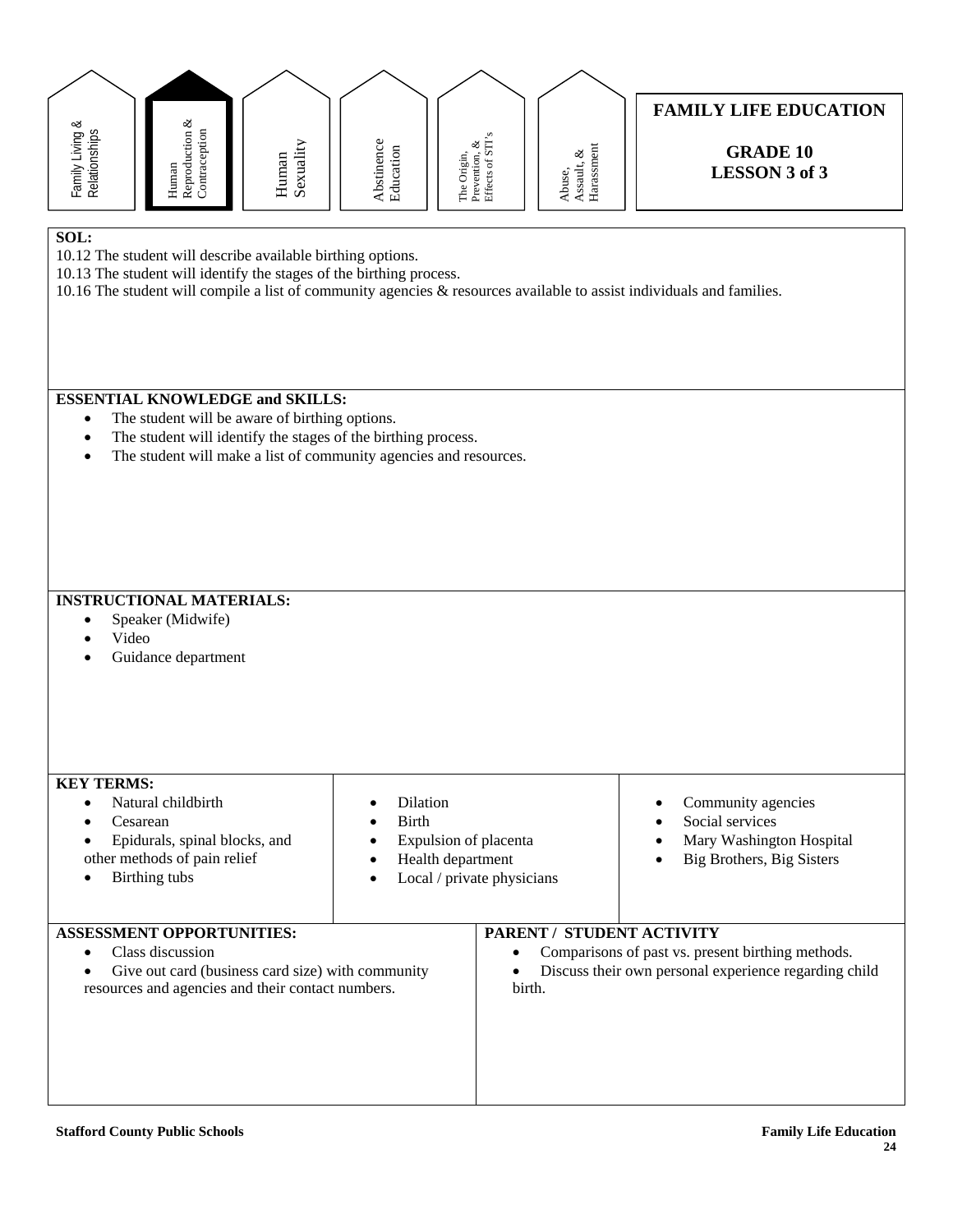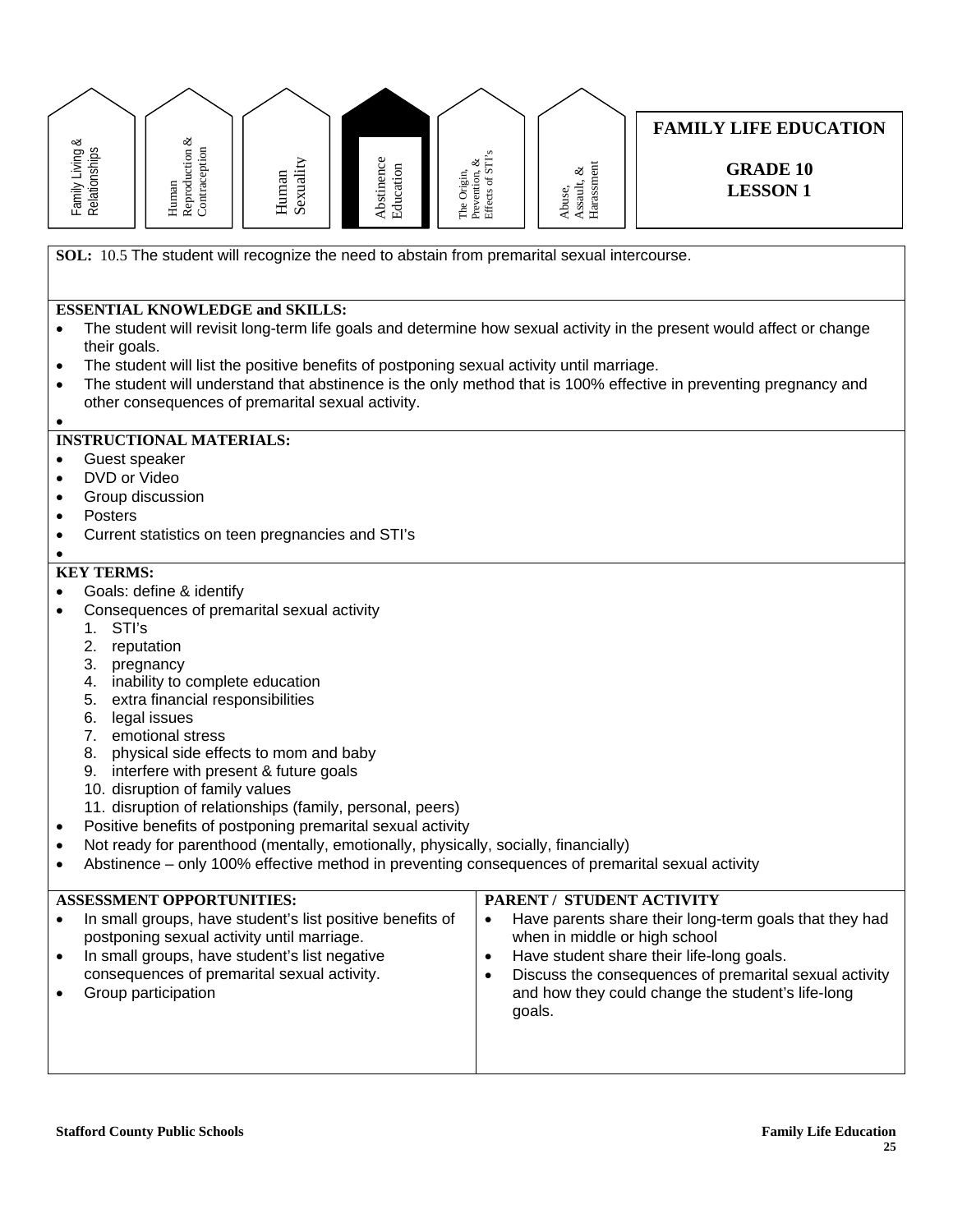|                                                  | Family Living &<br>Relationships                                                                                                                                                                                                                                                       | ${\bf Reproduction\,\,} \&\\ {\bf Contraction}$<br>Human         | Sexuality<br>Human                                                                                                                                                        | Abstinence<br>Education | Prevention, $\&$ Effects of STI's<br>The Origin, | Harassmen<br>Assault, $\&$<br>Abuse,                                                   | <b>FAMILY LIFE EDUCATION</b><br><b>GRADE 10</b><br><b>LESSON 2</b>                                                                                                                                                       |  |  |  |  |
|--------------------------------------------------|----------------------------------------------------------------------------------------------------------------------------------------------------------------------------------------------------------------------------------------------------------------------------------------|------------------------------------------------------------------|---------------------------------------------------------------------------------------------------------------------------------------------------------------------------|-------------------------|--------------------------------------------------|----------------------------------------------------------------------------------------|--------------------------------------------------------------------------------------------------------------------------------------------------------------------------------------------------------------------------|--|--|--|--|
|                                                  | SOL: 10.6 The student will recognize alternatives to premarital sexual intercourse for expressing feelings and affection.                                                                                                                                                              |                                                                  |                                                                                                                                                                           |                         |                                                  |                                                                                        |                                                                                                                                                                                                                          |  |  |  |  |
| $\bullet$<br>$\bullet$                           |                                                                                                                                                                                                                                                                                        | premarital sexual activity.                                      | <b>ESSENTIAL KNOWLEDGE and SKILLS:</b>                                                                                                                                    |                         |                                                  | The student will understand that communication is essential for healthy relationships. | The student will list alternatives that communicate feelings and attention in relationships rather than through                                                                                                          |  |  |  |  |
| $\bullet$<br>$\bullet$<br>$\bullet$<br>$\bullet$ | <b>INSTRUCTIONAL MATERIALS:</b><br>Pamphlets (101 ways to show you love someone without having sex)<br>Group discussion<br>Overheads<br>posters                                                                                                                                        |                                                                  |                                                                                                                                                                           |                         |                                                  |                                                                                        |                                                                                                                                                                                                                          |  |  |  |  |
| $\bullet$                                        | <b>KEY TERMS:</b><br>Methods of communicating feelings of affection other than sexual activity.<br>1. talking<br>2. expressing ideas, values, goals<br>social involvement (recreational involvement and community service)<br>3.<br>positive body language<br>4.<br>5. caring gestures |                                                                  |                                                                                                                                                                           |                         |                                                  |                                                                                        |                                                                                                                                                                                                                          |  |  |  |  |
| $\bullet$<br>$\bullet$                           | <b>Discussion</b>                                                                                                                                                                                                                                                                      | <b>ASSESSMENT OPPORTUNITIES:</b><br>your groups or individually) | Project - Have students create a pamphlet that suggest<br>other activities that can be done to show someone you<br>care rather than sexual activity. (this can be done in |                         | $\bullet$<br>$\bullet$                           | PARENT / STUDENT ACTIVITY                                                              | Discuss values towards premarital sexual activity.<br>Have student share the project (pamphlet) with parents<br>and ask parents for more suggestions on how to show<br>affection other ways rather than sexual activity. |  |  |  |  |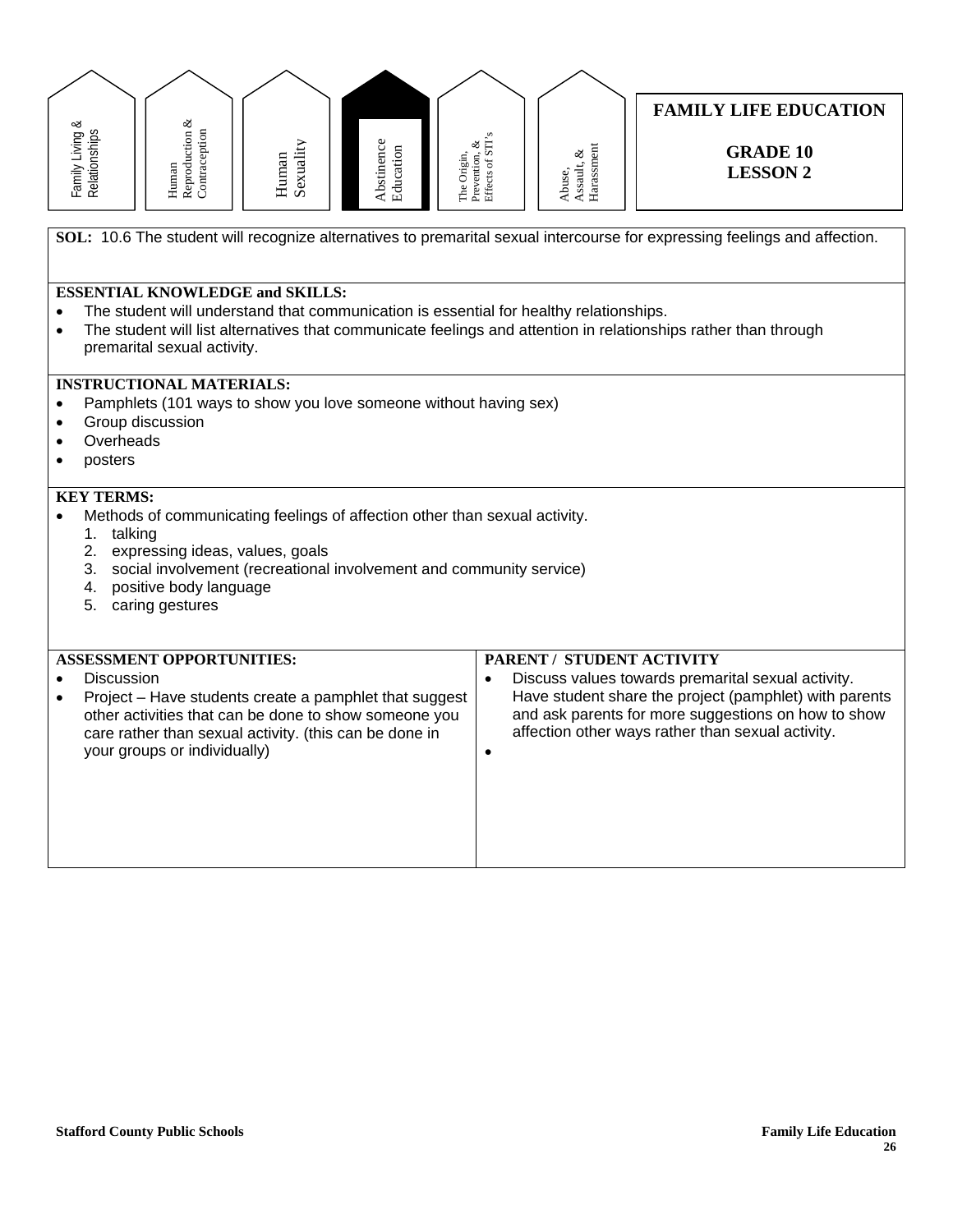

that teens may need to be readily available. (Teen hotline)